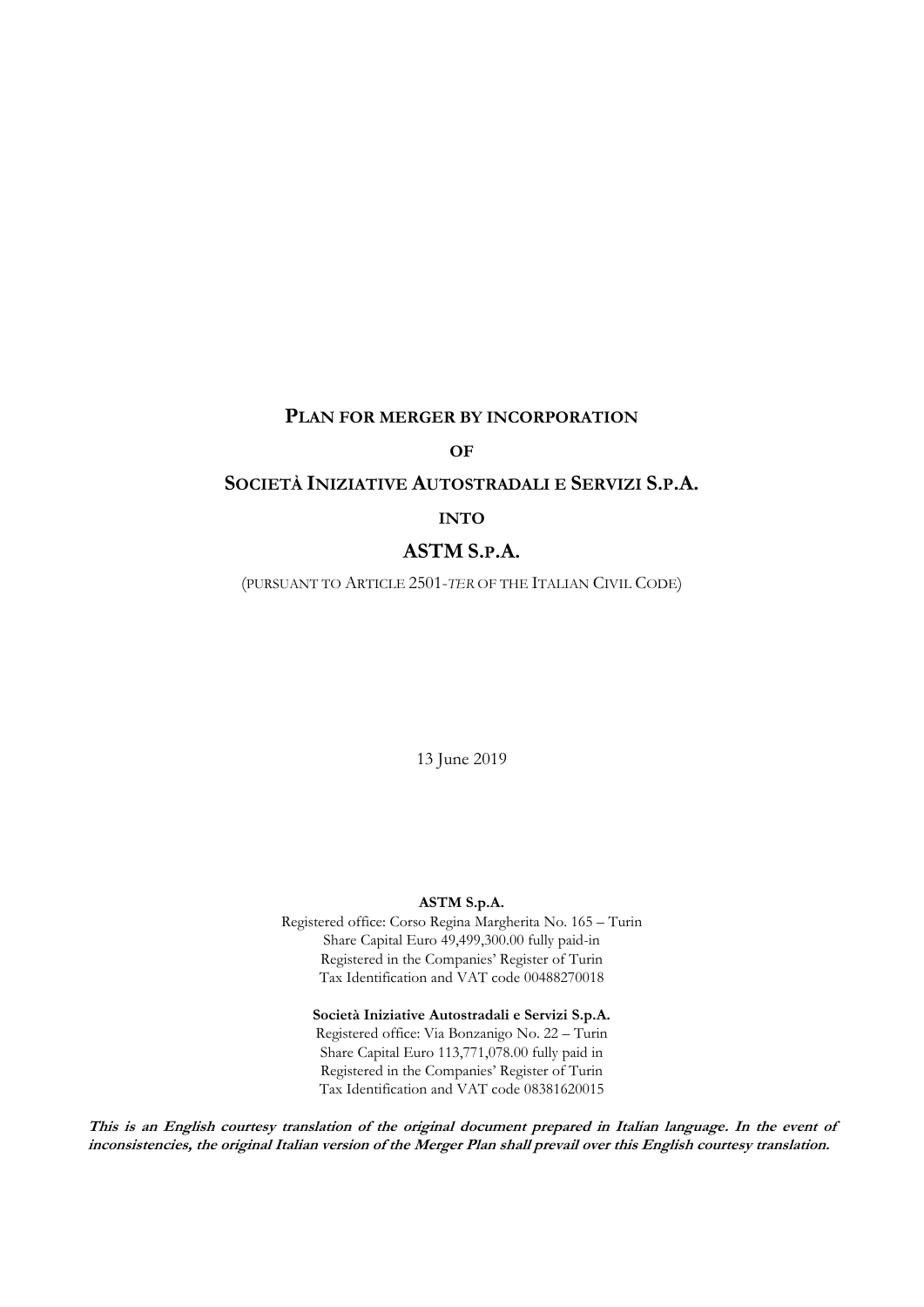The Boards of Directors of ASTM S.p.A. ("**ASTM**" or the "**Surviving Company**") and Società Iniziative Autostradali e Servizi S.p.A. ("**SIAS**" or the "**Merging Company**" and, jointly with ASTM, the "**Companies Taking Part in the Merger**" or the "**Companies**") have prepared, pursuant to Article 2501-ter of the Italian Civil Code, this merger plan (the "**Merger Plan**") for the merger of SIAS into ASTM (the "**Merger**").

## **RECITALS**

- A. ASTM is a holding company listed on the *Mercato Telematico Azionario* (MTA Italian Stock Exchange) organised and managed by Borsa Italiana S.p.A. It is active, both directly and through its subsidiaries, in the construction and management of motorways under concession, the engineering and construction of large infrastructure projects, and transport technologies.
- B. SIAS is a holding company listed on the *Mercato Telematico Azionario* (MTA Italian Stock Exchange) organised and managed by Borsa Italiana S.p.A. It is active, through its subsidiaries, in the management of motorways under concession and transport technologies.
- C. The Merger is part of a project to streamline the group headed by Nuova Argo Finanziaria S.p.A. ("**Nuova Argo**") and to which ASTM and SIAS belong (the "**Group**"), in order to simplify the ownership structure of the Group. In particular, the Merger is aimed at realising the following primary objectives, in the interest of both of the Companies: *(i)* establishing a listed industrial holding which, operating as a "One Company" listed on the stock market, will be able to express specific capabilities in motorways' concessions, construction, engineering and technological innovation; *(ii)* shortening the chain of control with respect to operating companies, according to national and international standard practice to simplify the group's corporate structure, with positive effects on the access to cash flow and consequently to the capital markets; *(iii)* creating a new industrial group able to grow in an efficient and competitive manner on domestic and foreign markets, including by resorting to the market through capital strengthening transactions in the light of the new strategic plan to be submitted to the Board of Directors following the Merger; *(iv)* promoting the creation of a listed issuer that, for its size and liquidity, may become one of the major companies in the Italian stock market; and *(v)* streamlining the company structure and consequently cutting down holding costs and further strengthening the industrial synergies and improving operating results.
- D. Due to the structure of the transaction and the parties involved, the Merger can be qualified as a "transaction of greater importance with related parties" pursuant to Article 3 of the Related Parties Regulation adopted by CONSOB with Resolution No. 17221 of 12 March 2010, as subsequently amended and supplemented, and "Annex 3" thereto.
- E. After receiving approval by their own Related Parties Transactions Committees, today the Boards of Directors of ASTM and SIAS approved this Merger Plan to the extent of their own competence, and they also resolved to submit the approval of the Merger Plan to their individual extraordinary shareholders' meetings, with the clarification that the notices of call for both of those extraordinary shareholders' meetings specifically require that the Boards of Directors of ASTM and SIAS, as applicable, (i) shall revoke the call for their own shareholders' meetings with reference to the agenda item concerning approval of the Merger Plan and related resolutions or (ii) shall convene their own shareholders' meetings to resolve on revocation of the shareholders' meeting resolution approving the Merger Plan and related resolutions if even just one of the conditions subsequent indicated in Paragraph [9](#page-5-0) occurs (or, where applicable, is not waived) or even just one of the conditions precedent indicated in Paragraph [9](#page-5-0) does not occur (or, where applicable, is not waived).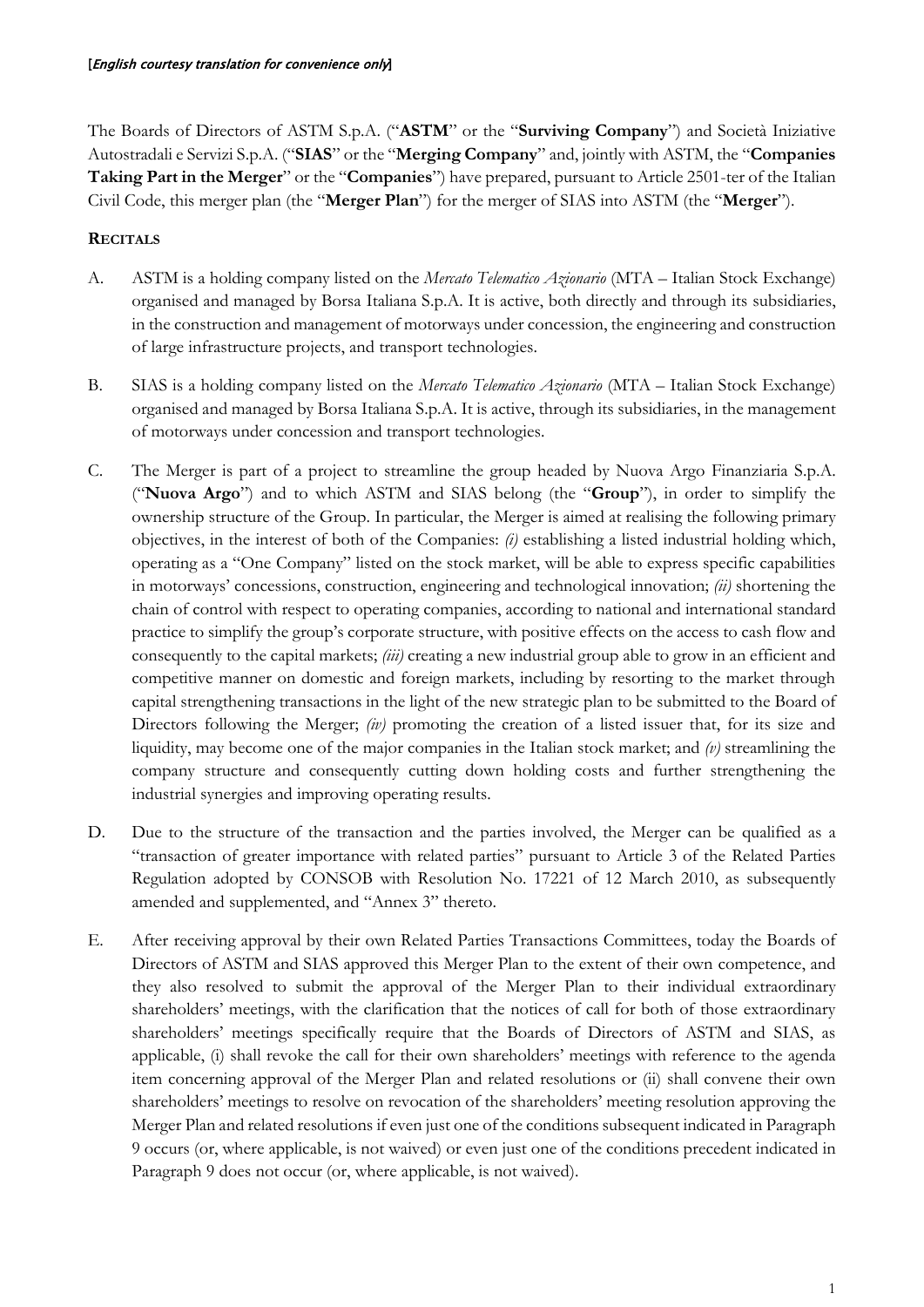- F. As of the date hereof, the Board of Directors of ASTM approved the decision to launch a voluntary partial public tender offer (the "**VTO**") pursuant to Article 102 of Legislative Decree No. 58 of 24 February 1998 (the "**CLF**"), on no. 11,377,108 shares of SIAS, equal to 5.00% of the share capital of the Merging Company. The completion of the VTO shall be subject, *inter alia*, to the condition, which can be waived by the offeror, that ATSM will hold directly, as consequence of the VTO or any purchases made outside of the VTO pursuant to applicable law, a total shareholding of at least 151,755,294 SIAS shares, representing 66.693% of the share capital of SIAS (the "**Shareholding**"). Please note that, in order to ensure that ASTM obtains the Shareholding, Aurelia S.r.l. will have the right to contribute to the VTO and/or transfer to ASTM, outside of it, up to 4,277,108 SIAS shares, equal to 1.880% of SIAS share capital, at a per-share price equal to the consideration offered by ASTM in the context of the VTO.
- G. As indicated hereinabove, ASTM and SIAS signed a framework agreement after approval of the Merger Plan. The purpose of the framework agreement is to govern the preliminary and/or required activity for the realization of the aforementioned streamlining transaction, as well as the related timing, the interim management of the Companies, and the terms and conditions of execution of the transaction (the "**Framework Agreement**").

# **1. PARTICIPATING COMPANIES**

# **1.1 Surviving Company**

ASTM S.p.A., with registered office in Turin at Corso Regina Margherita No. 165, Turin Companies' Register, Tax Identification and VAT code 00488270018, fully paid-in share capital equal to Euro 49,499,300.00 at the date of approval of this Merger Plan, and divided into 98,998,600 ordinary shares without indication of par value. ASTM is subject to the management and coordination activity of Nuova Argo.

According to the last communications of significant shareholdings made pursuant to applicable laws and regulations, the share capital of ASTM is divided as illustrated below:

- (i) no. 58,179,722 shares, representing 58.768% of the share capital of ASTM, are held directly and indirectly by Nuova Argo;
- (ii) no. 7,631,328 shares, representing 7.709% of the share capital of ASTM, are held directly by ASTM, and 21,500 shares, representing 0.022% of the share capital of ASTM, are held by the jointly controlled company Ativa S.p.A. Therefore, ASTM directly and indirectly owns a total of no. 7,652,828 own shares, representing as a whole 7.730% of the share capital of the Company.

The Shares of ASTM are traded on the *Mercato Telematico Azionario* (MTA – Italian Stock Exchange), organised and managed by Borsa Italiana S.p.A., and are subject to dematerialisation of stock regime and centralised management system of Monte Titoli S.p.A., pursuant to Articles 83-*bis* et seq. of the CLF.

# **1.2 Merging Company**

Società Iniziative Autostradali e Servizi S.p.A., with registered office in Turin at Via Bonzanigo n. 22, Turin Companies' Register number, Tax Identification and VAT code 08381620015, fully paid-in share capital equal to Euro 113,771,078.00 at the approval date of this Merger Plan, and divided into 227,542,156 ordinary shares with a par value of Euro 0.50 each. SIAS is subject to the management and coordination activity of Nuova Argo.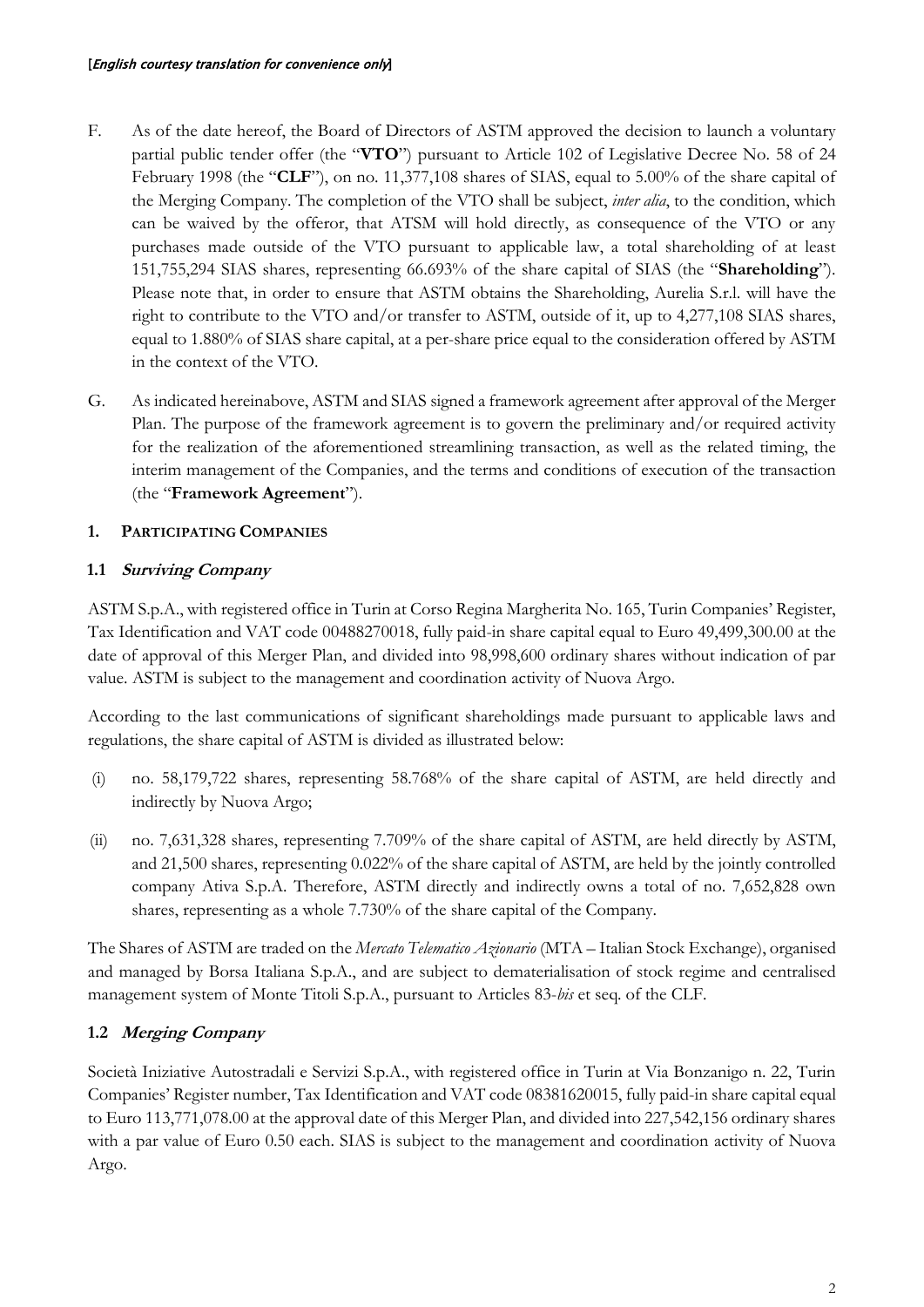According to the last communications of significant shareholdings made pursuant to applicable laws and regulations, the share capital of SIAS is divided as described below:

- (i) no. 140,378,186 shares, representing 61.693% of the share capital of SIAS, are held directly by ASTM, and 3,908,016 shares, representing 1.717% of the share capital of SIAS, are indirectly held by ASTM through its wholly owned subsidiary SINA S.p.A.;
- (ii) no. 15,571,998 shares, representing 6.844% of the share capital of SIAS, are held directly by Aurelia S.r.l.;
- (iii) no. 1,506,477 shares, representing 0.662% of the share capital of SIAS, are held directly by Nuova Argo.

SIAS does not own treasury shares.

The shares of SIAS are traded on the *Mercato Telematico Azionario* (MTA – Italian Stock Exchange), organised and managed by Borsa Italiana S.p.A., and are subject to dematerialisation of stock regime and centralised management system of Monte Titoli S.p.A., pursuant to Articles 83-*bis* et seq. of the CLF.

# **2. ARTICLES OF ASSOCIATION OF THE SURVIVING COMPANY**

As a consequence of the Merger, and starting from its effective date, the articles of association of the Surviving Company will contain, among other, the following amendments:

- *(i)* amendment of Article 3 of the Articles of Association ("*Purpose*") in order to modify the corporate purpose of ASTM by including the corporate purpose of the Merging Company in it;
- *(ii)* amendment of Article 5 of the Articles of Association("*Amount of Share Capital*") to reflect the capital increase of ASTM in service of the Exchange Ratio (as defined below), as provided in Paragraph [4](#page-4-0) hereunder;
- *(iii)* amendment of Article 16 of the Articles of Association ("*Board of Directors*") in order to: *(aa)* ensure that at least one-third of the Board of Directors is composed of the least represented gender and thereby supersede the transitional provisions introduced by Law 120 of 12 July 2011 concerning gender equality, and *(bb)* provide that when an independent director no longer meets the independence requirements, such independent director shall not cease from its office if the Board still has the minimum number, under current law, of directors meeting the independence requirement;
- *(iv)* amendment of Article 19 of the Articles of Association ("*Board of Directors Meetings*") to allow that, even in the absence of a formal call of meeting, the Board of Directors meeting is deemed duly constituted if all Directors in office and all Effective Statutory Auditors are present at the meeting;
- *(v)* amendment of Article 27 of the Articles of Association ("*Appointments*") to ensure that at least onethird of the Board of Statutory Auditors is composed of the least represented gender and thereby supersede the transitional provisions introduced by Law 120 of 12 July 2011 concerning gender equality; and
- *(vi)* addition of a transitional clause pursuant to which the Merger will trigger the early termination of the Board of Directors of ASTM in office at the effective date of the Merger, to allow the new shareholder structure to determine the composition of the Board of Directors of the company resulting from the Merger. The Directors' termination will be effective from the time the new Board of Directors is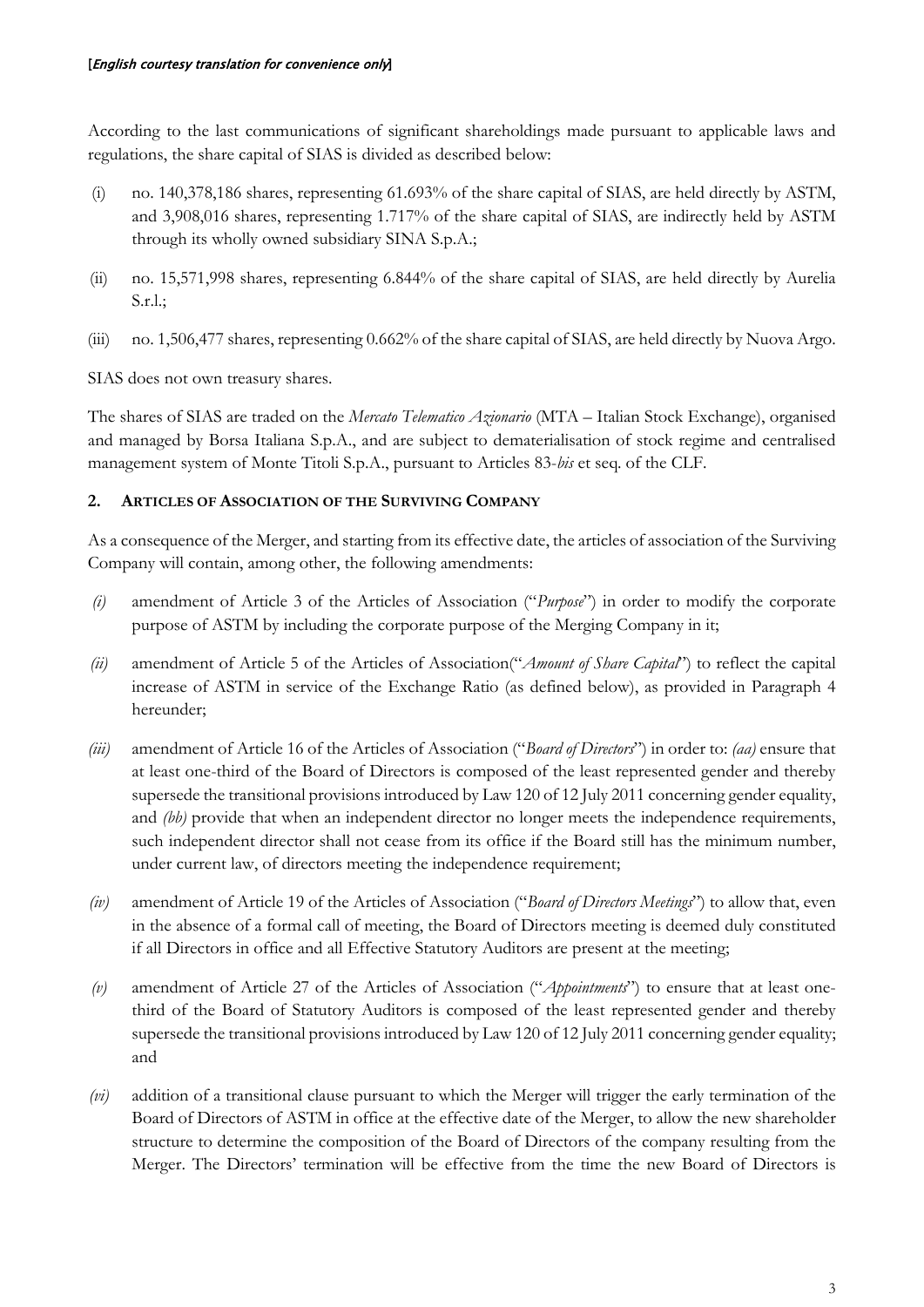appointed by the Shareholders' Meeting, which shall take its decision according to the voting slate mechanism and in compliance with the principle of necessary representation of minorities.

The text of the articles of association of the Surviving Company that will enter into force starting from the effective date of the Merger is attached to this Merger Plan as Annex A. However, the final indication of the amount of share capital contained in Article 5 of the articles of association of ASTM will be given in its final amount in the deed of Merger, once the exact amount of the Capital Increase has been defined.

# **3. EXCHANGE RATIO**

The exchange ratio has been set forth by the Boards of Directors of the Participating Companies in the amount of No. 0.55 (zero point fifty-five) shares of ASTM, without indication of par value, for each share of SIAS having the par value of Euro 0.50 (the "**Exchange Ratio**").

The Exchange Ratio is subject to no adjustment or cash payment.

The Merger will be resolved upon by using as reference balance sheets, pursuant to and for the purposes of Article 2501-*quater*, Paragraph 2, of the Italian Civil Code, *(i)* in the case of the Surviving Company: the financial statements as at 31 December 2018, approved by the ASTM shareholders' meeting on 16 May 2019, and *(ii)* in the case of the Merging Company: the financial statements as at 31 December 2018, approved by the shareholders' meeting of SIAS on 15 May 2019. These documents have been made available to the public in accordance with the terms and conditions set forth in the applicable law and regulations.

In order to determine the Exchange Ratio, the Boards of Directors of both Companies availed themselves of financial advisors with proven professional expertise.

It should be noted that after the approval of this Merger Plan, the Participating Companies will jointly submit to the Court of Turin a request for the appointment of a common expert engaged to issue the fairness opinion on the Exchange Ratio pursuant to and for purpose of Article 2501-*sexies* of the Italian Civil Code.

## <span id="page-4-0"></span>**4. PROCEDURES FOR ASSIGNMENT OF THE SHARES OF THE SURVIVING COMPANY**

The Merger will occur by: *(i)* cancellation without exchange of the SIAS ordinary shares which will be owned by ASTM at the effective date of the Merger and *(ii)* cancellation of the SIAS ordinary shares which will be owned by the SIAS shareholders other than ASTM at the effective date of the Merger and concurrent assignment to the latter, on the basis of the Exchange Ratio, of up to maximum of 47,940,183 (forty-seven million nine hundred forty thousand one hundred eighty-three) ordinary shares of ASTM in exchange.

To service the assignment of the exchanged ASTM ordinary shares, the Surviving Company will increase its share capital by the maximum of Euro 23,970,091.50 (twenty-three million nine hundred seventy thousand ninety-one and 50/100), through the issuance of a maximum of no. 47,940,183 (forty-seven million nine hundred forty thousand one hundred eighty-three) new ASTM ordinary shares without indication of par value. Such maximum amount of the capital increase has been determined assuming that on the effective date of the Merger, ASTM has not acquired, within the context of the VTO and/or outside it (and, therefore, the condition stated in Paragraph 9(iv) has been waived) any SIAS share and that ASTM holds the same stake in SIAS owned at the date of this document.

The newly issued shares of the Surviving Company to be assigned in exchange will be listed on the *Mercato Telematico Azionario* (MTA – Italian Stock Exchange), organised and managed by Borsa Italiana S.p.A., as the outstanding ASTM ordinary shares of the same and subject to dematerialisation of stock regime and centralized management by Monte Titoli S.p.A., pursuant to Articles 83-*bis* et seq. of the CLF.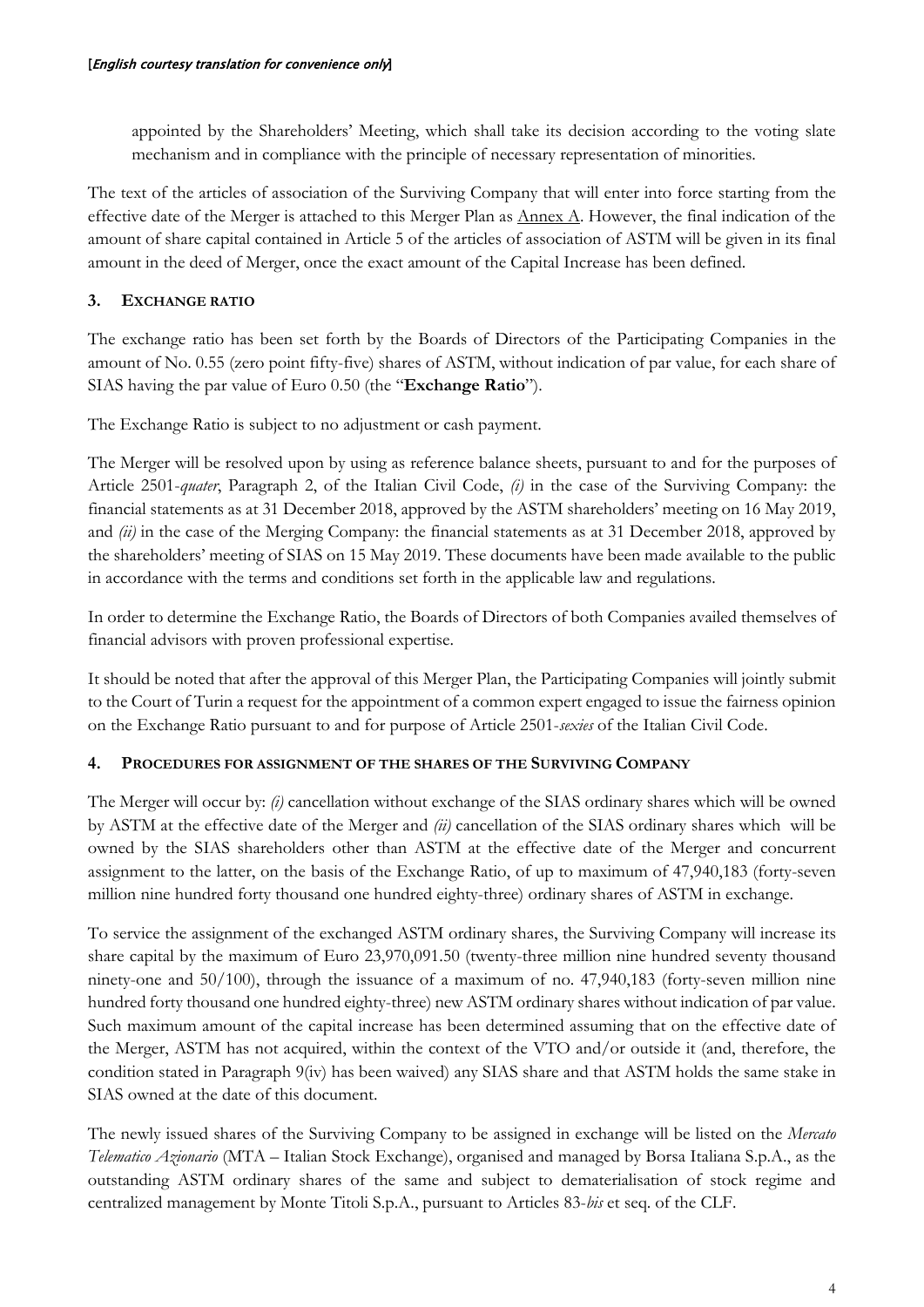A service will be made available to the shareholders of the Merging Company in order to allow for rounding to the immediately lower or higher number of shares due in accordance with the Exchange Ratio, without additional expenses, stamp duties or fees. Alternatively, different methods may be followed in order to ensure the overall successful outcome of the transaction.

The shares of the Surviving Company assigned to service the exchange shall be made available to the shareholders of the SIAS other than ASTM, according with the specific forms of the securities centralised at Monte Titoli S.p.A. on a dematerialised basis, starting from the effective date of the Merger, if such date is a trading day, or on the first following trading day.

The exchange transactions will be carried out through authorised intermediaries, without any cost, expense or fee charged to the shareholders of SIAS.

# **5. THE DATE FROM WHICH THE ASTM SHARES ASSIGNED IN EXCHANGE WILL PARTICIPATE IN THE PROFITS**

The ASTM ordinary shares assigned in exchange will have regular entitlement and will grant their holders rights that are equivalent to those assigned, under law and the articles of association, to the other holders of ASTM ordinary shares outstanding at the time of the assignment.

# **6. DATE ON WHICH THE MERGER BECOMES EFFECTIVE**

Subject to the non-occurrence of the conditions subsequent and the occurrence of the conditions precedent envisaged in Paragraph [9,](#page-5-0) the Merger will produce effects under civil law starting from the last of the registrations with the Companies' Register of Turin pursuant to Article 2504-*bis* of the Italian Civil Code, or from the later date that may be indicated in the Merger deed.

Beginning from the effective date of the Merger, the Surviving Company will take over with full rights to all the equity, assets and liabilities of the Merging Company and all of its reasons, actions and rights, and all obligations, commitments and duties of any kind pertaining to it, in accordance with the provisions of Article 2504-*bis*, paragraph 1, of the Italian Civil Code.

For accounting purposes, the transactions of the Merging Company will be accounted in the financial statements of the Surviving Company beginning as from 1 January of the financial year in which the Merger takes effect under civil law. The tax effects will also commence on that same date.

# **7. ANY TREATMENT RESERVED FOR PARTICULAR CATEGORIES OF SHAREHOLDERS AND HOLDERS OF SECURITIES OTHER THAN SHARES**

There are no special categories of shareholders and holders of equity securities other than shares. Consequently, no special treatment is planned for any category of shareholders.

## **8. ANY SPECIAL ADVANTAGES THAT MAY BE PROPOSED IN FAVOUR OF DIRECTORS**

No particular advantages are envisaged for the Directors of the Participating Companies.

## <span id="page-5-0"></span>**9. CONDITIONS FOR THE COMPLETION AND ENFORCEABILITY OF THE MERGER**

The completion of the Merger is subject to non-occurrence (or, where applicable, to the waiver) of the following conditions subsequent: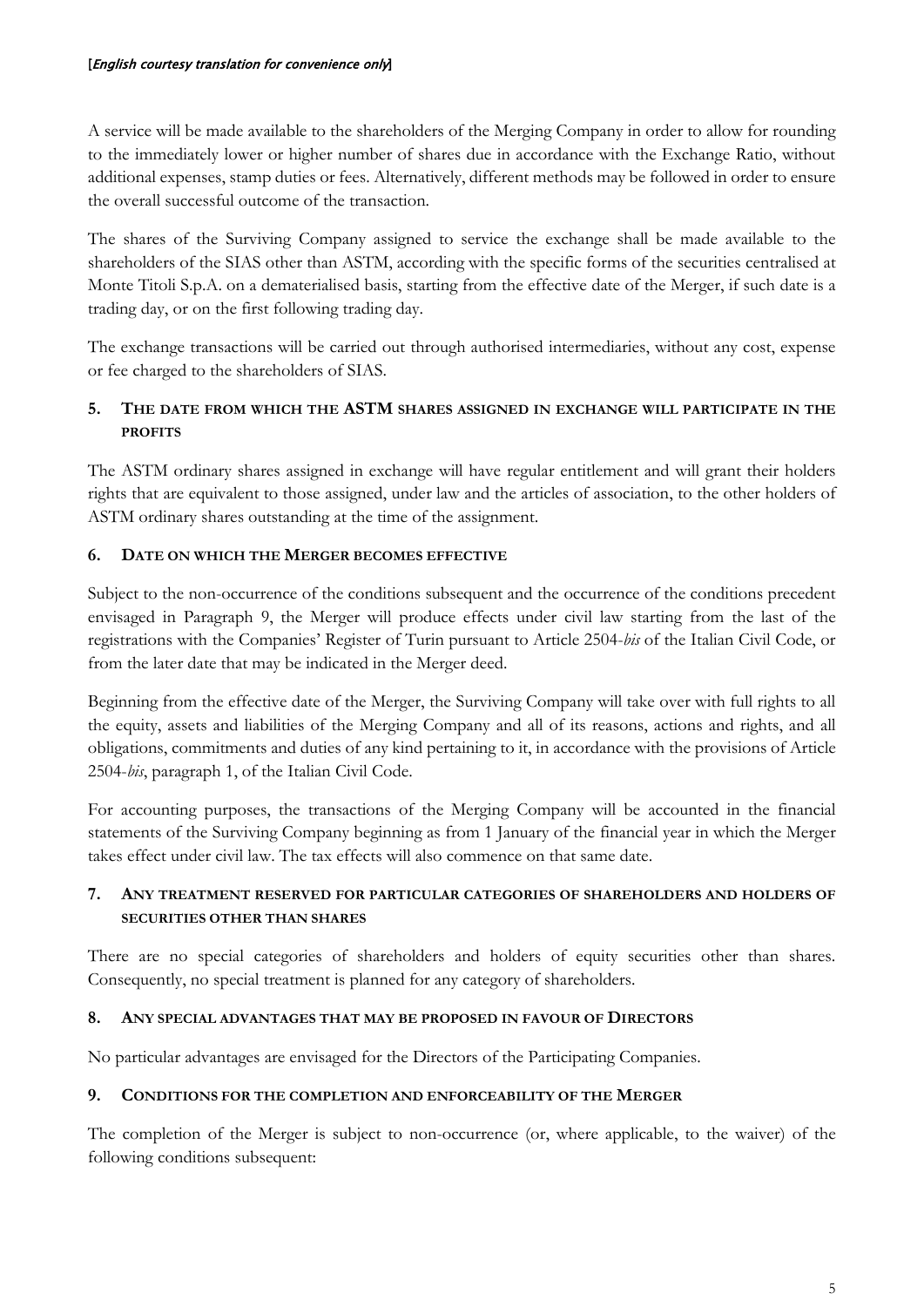- (i) the joint expert appointed pursuant to Article 2501-*sexies* of the Italian Civil Code issues a negative opinion regarding the fairness of the Exchange Ratio; or
- (ii) the Merger Plan is not approved by even just one of the shareholders' meetings of ASTM and SIAS within 28 February 2020; or
- <span id="page-6-1"></span>(iii) the total outlay which ASTM would be obliged to make as a result of exercising of the Withdrawal Right (as defined below) exceeds Euro 50 million; or
- (iv) ASTM does not come to hold, due to the VTO or purchases made outside of the VTO in compliance with applicable law, the Shareholding by the day before the signing of the Merger deed; or
- (v) one of the Participating Companies in the Merger withdraws from the Framework Agreement due to the occurrence of a Major Prejudicial Event (as defined below); or
- (vi) the signing of the Merger deed does not take place by 31 May 2020.

Moreover, it is also envisaged that the signing of the Merger deed is subject on the occurrence (or, where permitted, the waiver), within 31 May 2020, of the following conditions:

- (a) when required the *pro tempore* applicable law, issuance of the opinion of equivalence or similar measure by CONSOB with reference to the information document relating to the Merger referred to in Article 1, Paragraph 5, let. f), of Regulation (EU) 2017/1129;
- (b) issuance by Borsa Italiana S.p.A. of the order of admission to trading on the *Mercato Telematico Azionario* (MTA – Italian Stock Exchange) of the ASTM shares issued to service the Merger;
- <span id="page-6-0"></span>(c) issuance of the consent to the Merger by the counterparties of some contracts relating to bank loans agreements and hedging derivatives, to which the Participating Companies are party.

It is specified that (x) the conditions set out in this Paragraph [9,](#page-5-0) points (iv), (vi) and [\(c\)](#page-6-0) may be waived by ASTM and SIAS only by prior written consent of both Companies and (y) the condition referred to in this Paragraph [9,](#page-5-0) point [\(iii\)](#page-6-1) may be waived by ASTM. Any proposal to waive the condition indicated in the preceding Paragraph 9 (iii) and/or the condition indicated in the preceding Paragraph 9 (iv) will be notified in advance to Nuova Argo to ensure that the latter passes resolutions regarding its own support for the Transaction.

It should be noted that pursuant to the Framework Agreement, ASTM and SIAS are entitled to withdraw from such agreement if, in the period between the signing date of the Framework Agreement and the completion of the last registrations of the Merger deed envisaged in Article 2504 of the Italian Civil Code, any fact, event or circumstance occurs in connection with ASTM and/or SIAS outside the scope of control of both Companies, which has a material adverse and unforeseeable effect at the date of signing the framework agreement on the legal relations, on the economic, equity, financial position and/or earnings potential of one of the Companies and is capable to materially affect the valuations underpinning the determination of the Exchange Ratio (the "**Major Prejudicial Event**").

For the sake of completeness, it should be noted that, for the sole purpose of ensuring that ASTM obtains the Shareholding, Aurelia S.r.l. will have the right to contribute to the VTO and/or transfer to ASTM, outside of the VTO, up to no. 4,277,108 SIAS shares, equal to 1.880% of the share capital of SIAS, at a per-share price equal to the consideration offered by ASTM in the context of the VTO.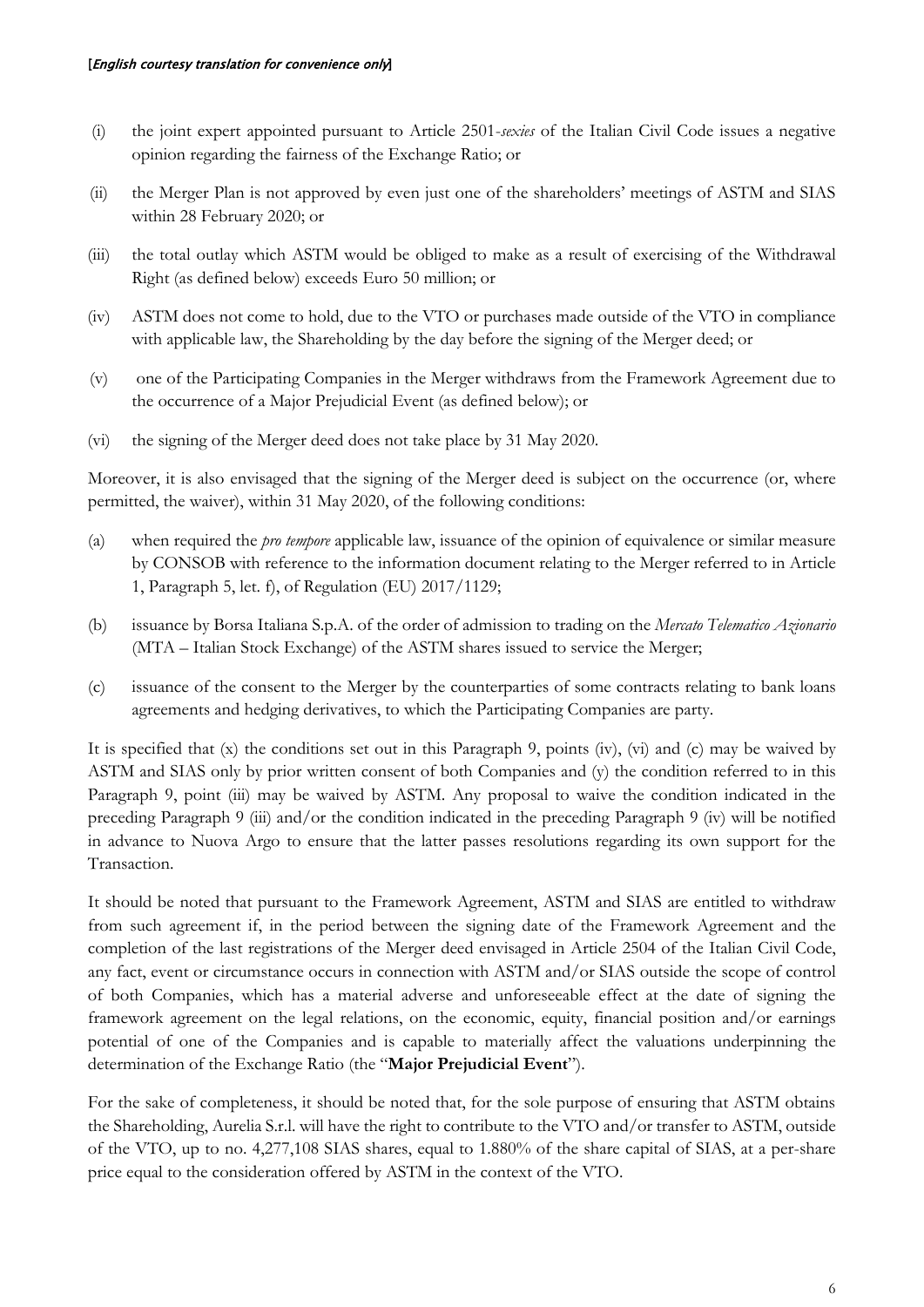If any of the aforementioned conditions subsequent occurs (or, where applicable, is not waived) or if any of the aforementioned conditions precedent does not occur (or, where applicable, is not waived), the Boards of Directors of ASTM and SIAS, as applicable, (i) shall revoke the call of their own shareholders' meetings with reference to the item on the agenda concerning the approval of the Merger Plan and resolutions related thereto or (ii) shall call their respective shareholders' meetings to pass a resolution revoking any shareholders' meeting resolution approving the Merger Plan and resolutions connected thereto.

## **10. WITHDRAWAL**

Holders of ASTM ordinary shares who do not concur to the approval of the Merger Plan and, therefore, to the amendment of the corporate purpose of ASTM, will have the right of withdrawal pursuant to Article 2437, Paragraph 1, let. a), of the Italian Civil Code, due to the change in the clause of the corporate purpose of ASTM (the "**Withdrawal Right**").

The entitled shareholders may exercise the Withdrawal Right within 15 (fifteen) days following the registration with the Companies' Register of Turin of the resolution authorising them against the payment of the liquidation value of Euro 21.76 per each share of ASTM, as determined by the Board of Directors of ASTM today, with the favourable opinions issued by the Board of Statutory Auditors and the external auditor, in accordance with the provisions of Article 2437-*ter* of the Italian Civil Code, making exclusive reference to the arithmetic average of the closing prices on the Stock Exchange in the six months preceding the date of publication of the notice convening the extraordinary shareholders' meeting of the Surviving Company called to approve the Merger Plan.

The effectiveness of the Withdrawal Right is subject to the completion of the Merger and to the circumstance that the total outlay that ASTM would be required to make for any possible exercise of the Withdrawal Right does not exceed Euro 50 million.

Approval of the Merger resolution (if any) will not give rise to any right of withdrawal in favour of SIAS shareholders, since none of the conditions set out in Article 2437 of the Italian Civil Code or in other legal provisions are met.

Notices and any other information to the shareholders shall be given and made known pursuant to the applicable statutory and regulatory provisions.

\*\* \* \*\*

The documents required under Article 2501-*septies* of the Italian Civil Code shall be submitted according to the terms and conditions provided by applicable law and regulations.

The foregoing is subject to the changes, supplements and updates (including numerical changes) to the Merger Plan, as required or allowed by the legal framework and/or by the competent supervisory authorities or public authorities or the affected management companies of the regulated markets, or in the context of registration with the competent offices of the Companies Register or, finally, depending on the completion of the Merger, as structured in this Merger Plan.

\*\* \* \*\*

Turin,

13 June 2019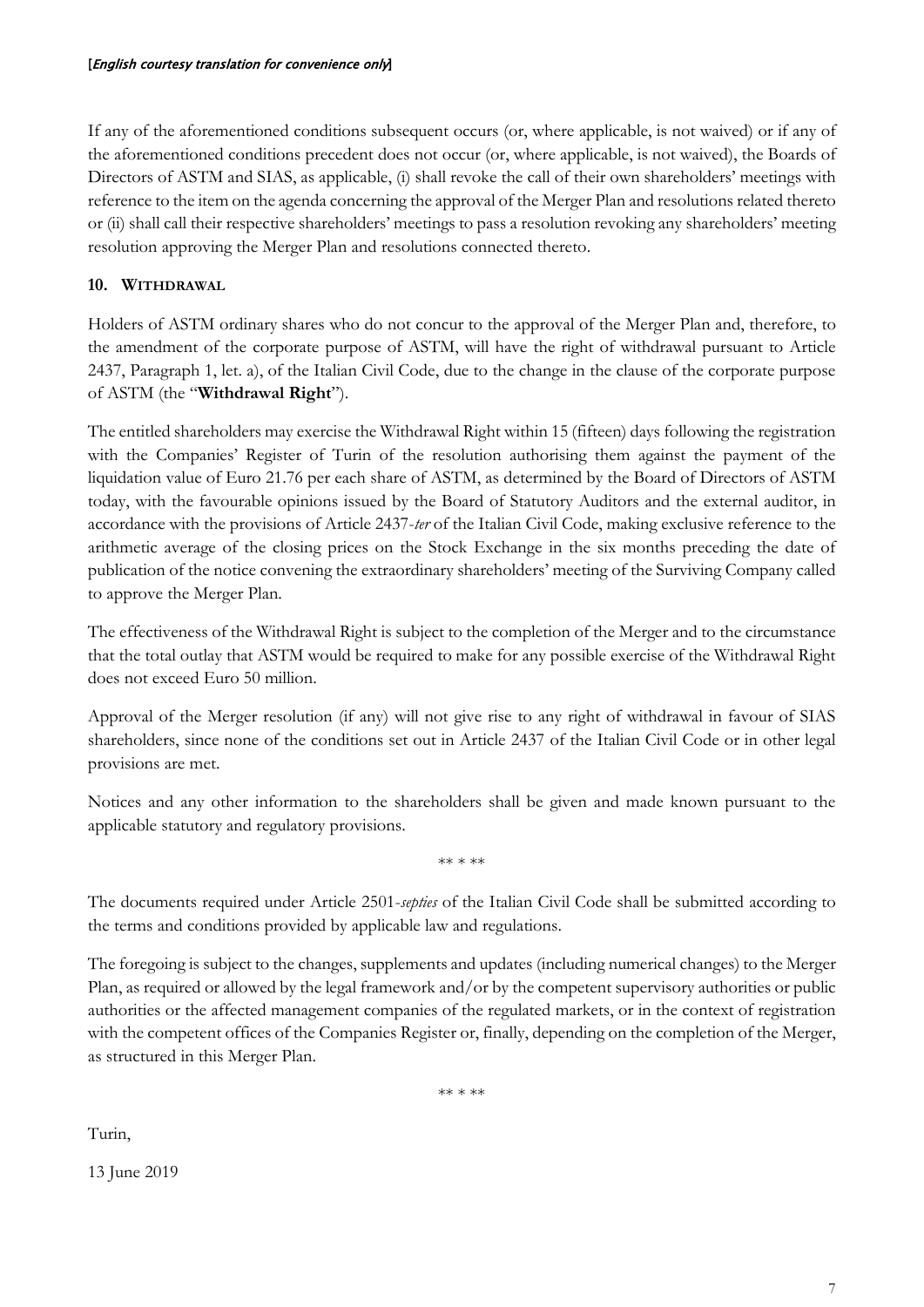**ASTM S.p.A.**

Chairman of the Board of Directors

**Società Iniziative Autostradali e Servizi S.p.A.**

Chairman of the Board of Directors

Gian Maria Gros-Pietro

\_\_\_\_\_\_\_\_\_\_\_\_\_\_\_\_\_\_\_\_\_\_\_\_\_\_\_\_\_\_\_\_\_\_

Paolo Pierantoni

\_\_\_\_\_\_\_\_\_\_\_\_\_\_\_\_\_\_\_\_\_\_\_\_\_\_\_\_\_\_\_\_\_\_

\*\* \* \*\*

Annex "A": Articles of Association of ASTM resulting from the Merger.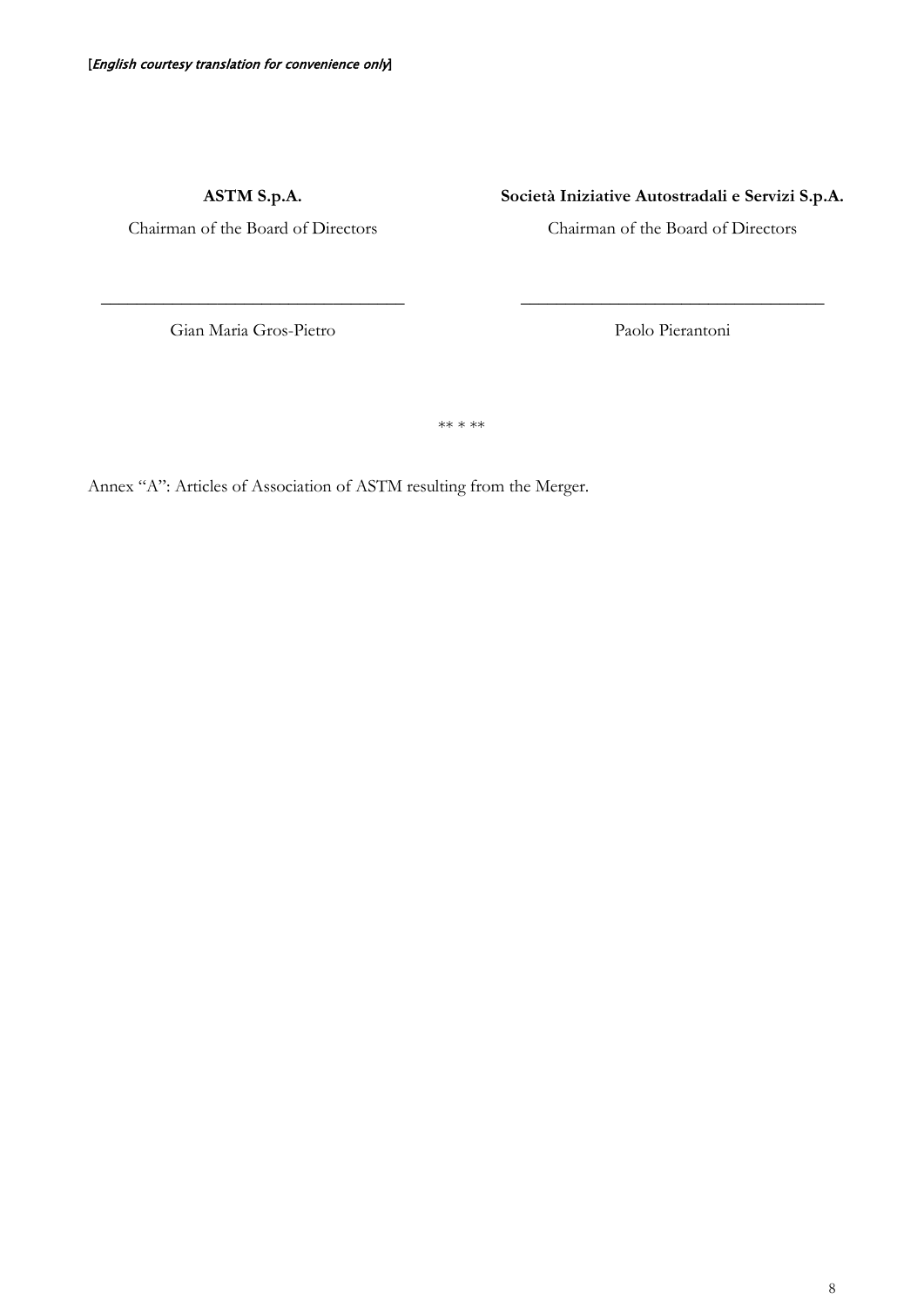*THE ARTICLES OF ASSOCIATION HAVE BEEN TRANSLATED INTO ENGLISH SOLELY FOR THE CONVENIENCE OF THE INTERNATIONAL READER.*  IN THE EVENT OF CONFLICT OR INCONSISTENCY BETWEEN THE TERMS USED IN THE ITALIAN VERSION OF THE DOCUMENT AND THE ENGLISH *VERSION, THE ITALIAN VERSION SHALL PREVAIL, AS THE ITALIAN VERSION CONSTITUTES THE OFFICIAL*

## **ARTICLES OF ASSOCIATION**

#### **Title I**

## **INCORPORATION OF THE COMPANY**

#### **Article 1 – Corporate Name.**

A joint stock company has been incorporated under the name of "ASTM S.p.A.".

### **Article 2 – Registered Office.**

The company's registered office shall be in Turin.

By resolution of the Board of Directors secondary establishments, head offices, branches, agencies and representative offices may be set up, modified or closed down.

The Board of Directors shall also have the power to relocate the address of the company's registered office, provided it remains within the territory of the same municipality.

## **Article 3 - Purpose.**

The company's purpose shall be the following:

acquisition of equity investments in joint-stock companies;

financial activity in general, with the exclusion of movable and immovable property leasing, factoring, foreign exchange brokerage, services involving collection, payment and transfer of funds including through the issue of credit cards, provision of consumer credit even to Shareholders;

own account administration and management of typical and atypical securities;

provision of administration, accounting and technical services in general and commercial and advertising consulting;

provision of endorsement, sureties and guarantees, including collateral security, in the interest of investee companies or entities;

- purchase and sale and administration of movable and immovable property.

It may also carry out commercial, industrial, security, real estate and financial transactions, functionally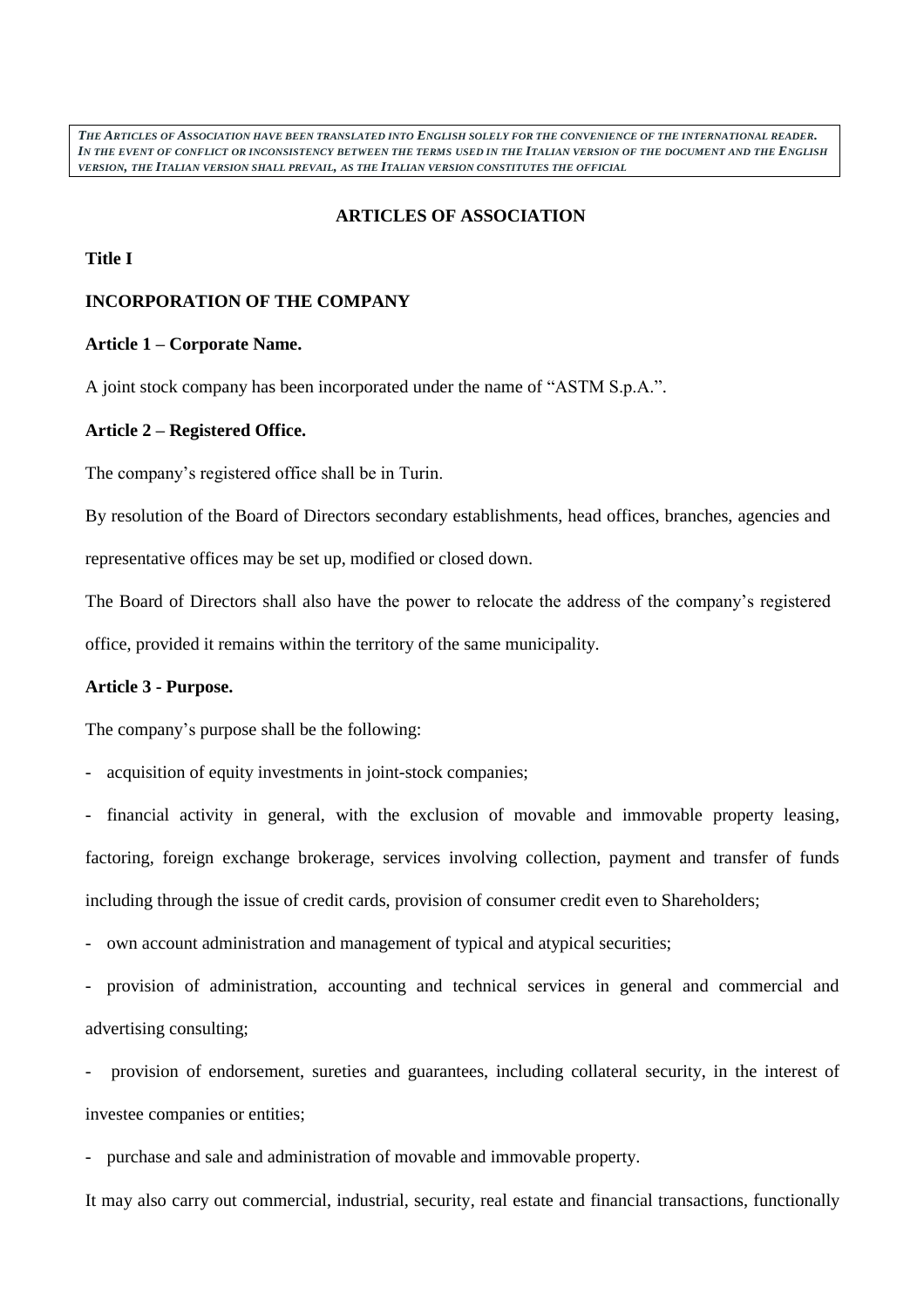linked to the aforesaid corporate purpose, excluding only those activities expressly reserved by law for special categories of persons and those activities pertaining to matters regulated by special laws governing:

- collection of savings from third parties (Legislative Decree no. 385 of 1 September 1993);
- insurance and re-insurance business (Presidential Decree no. 449 of 13 February 1959);
- activity of trust and auditing companies (Law no. 1966 of 23 November 1939);
- activity concerning mutual investment funds (Article 12 Law no. 77 of 23 March 1983);
- activities for the exercise of which enrolment in a professional register is required (Law no. 1815 of 23 November 1939);
- Activities of stock brokerage companies (Law no. 1 of 2 January 1991).

The company may not perform financial activities for the benefit of the public.

## **Article 4 - Duration.**

The duration of the company shall be established as up to 31 (thirty-first) December 2050 (two thousand and fifty) and may be extended by resolution of the Shareholders' Meeting, with exclusion of the right of withdrawal for shareholders who did not contribute to approval of the resolution.

## **Title II**

**SHARE CAPITAL** 

#### **SHARES - BONDS**

### **Art. 5 – Amount of Capital.**

The share capital shall be of Euro  $\lceil \bullet \rceil$  ( $\lceil \bullet \rceil$ ) divided into  $\lceil \bullet \rceil$  ( $\lceil \bullet \rceil$ ) shares without nominal value.

#### **Article 6 - Shares.**

Shares shall be registered when required by law. Otherwise if shares are fully paid-up they may be registered or bearer, as preferred by Shareholders and at their expense.

#### **Article 7 – Reduction of Capital.**

The shareholders' meeting may decide to reduce the share capital including through assignment of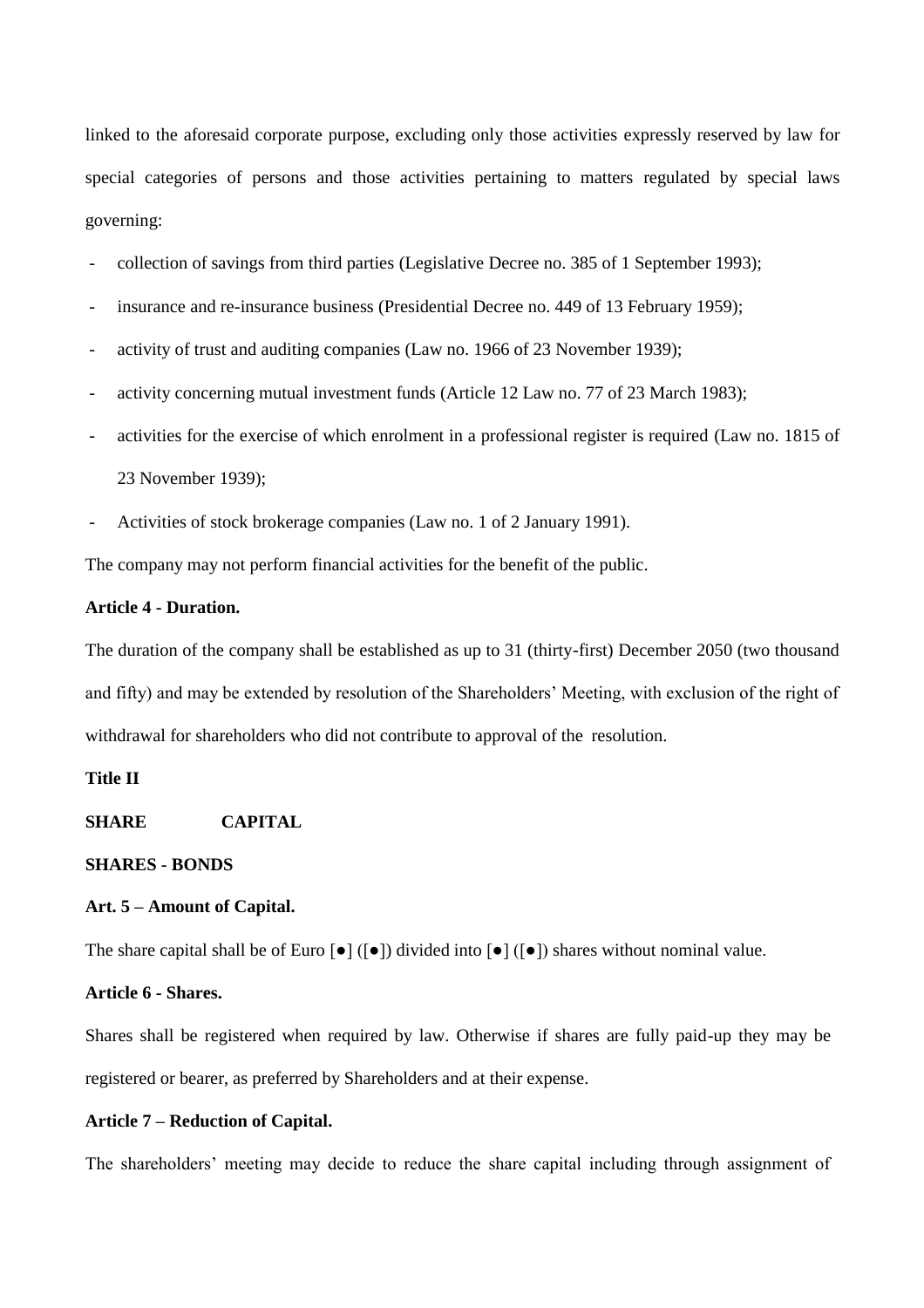certain corporate assets to individual Shareholders or groups of Shareholders.

### **Article 8 - Bonds.**

The Company may issue bonds in accordance with legal terms and procedures.

## **Title III**

#### **SHAREHOLDERS' MEETINGS**

#### **Article 9 – Shareholders' Meetings**

Duly convened and quorate Shareholders' Meetings shall represent all Shareholders and resolutions passed shall also be binding on absent or dissenting Shareholders, within the limits of the law and these Articles of Association.

The regulatory rules governing Shareholders' Meeting proceedings shall be approved and amended by the Ordinary Shareholders' Meeting.

### **Article 10 – Participation in Shareholders' Meetings.**

Those for whom the Company has received, within the terms established by applicable legislation, a communication from the authorized intermediary certifying their standing, shall be entitled to participate and to vote in the Shareholders' Meeting.

The Chairman of the Shareholders' Meeting shall be responsible for verifying the right to participate and to vote in the Shareholders' Meeting.

## **Article 11 – Call to Meeting.**

Shareholders' Meetings shall be called by the Board of Directors, or by one of its members delegated to do so, at the corporate office, or elsewhere, provided it is in Italy.

The Ordinary Shareholders' Meeting shall be called at least once a year within one hundred and twenty days of close of the financial year or, when legal conditions are met, within one hundred and eighty days of close of the financial year.

Shareholders' Meetings, whether ordinary or extraordinary, shall also be called whenever the Board of Directors deems necessary, and in the cases prescribed by law.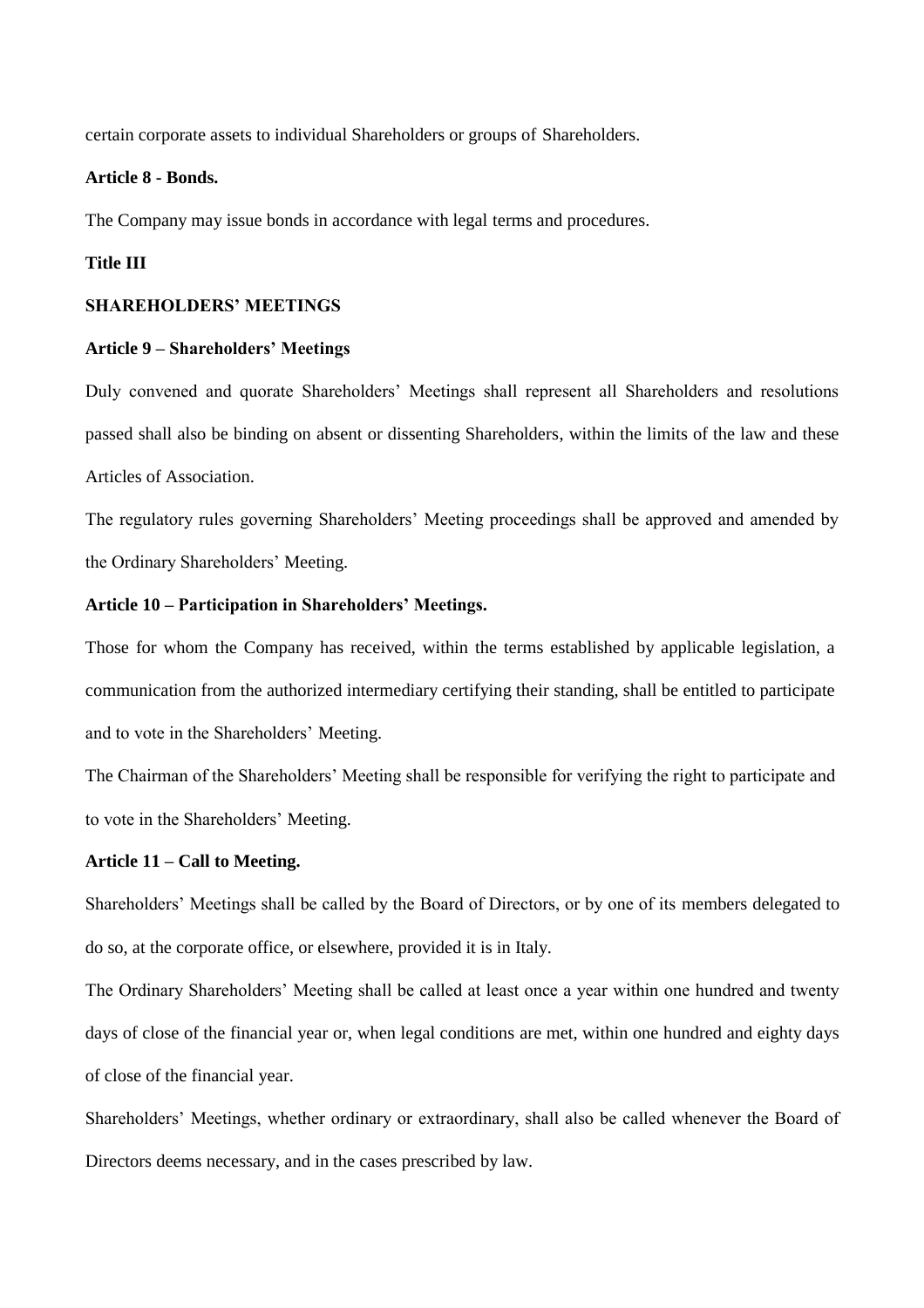Ordinary and Extraordinary Shareholders' Meetings shall normally be held following a number of calls. When it deems necessary and providing express indication in the notice of call, the Board of Directors may establish that both the Ordinary and the Extraordinary Shareholders' Meetings are to be held following a single call.

### **Article 12 – Notice of Call.**

The notice of call must indicate the day, time and venue of the meeting, the list of business to be discussed, and all the other information required by applicable legislation.

It must be published in accordance with legal terms and procedures.

### **Article 13 – Representation in Shareholders' Meetings.**

Those who are entitled to vote may be represented in Shareholders' Meetings by written proxy or by proxy assigned electronically, pursuant to applicable legislation.

The Chairman of the Shareholders' Meeting shall be responsible for verifying the regularity of proxies. Electronic notification of proxies must be provided by using the special section of the Company's website or the special email address, in accordance with the procedures indicated in the notice of call of the Shareholders' Meeting.

For each Shareholders' Meeting the Company may designate a person, indicated in the notice of call, to whom shareholders may assign, in accordance with the terms and procedures established by law and by regulatory provisions, a proxy with voting instructions on all or some of the proposals on the agenda. The proxy shall be effective only for the proposals for which voting instructions have been provided.

### **Article 14 – Meeting Quorum and Voting Quorum.**

Shareholders' Meetings shall be convened and shall deliberate, both in ordinary and extraordinary session, with the majorities established by applicable legislation.

Appointments of the Board of Directors and of the Board of Statutory Auditors must be made in accordance with the provisions of Article 16 and Article 27 respectively of these Articles of Association.

### **Article 15 – Chairmanship of Shareholders' Meetings.**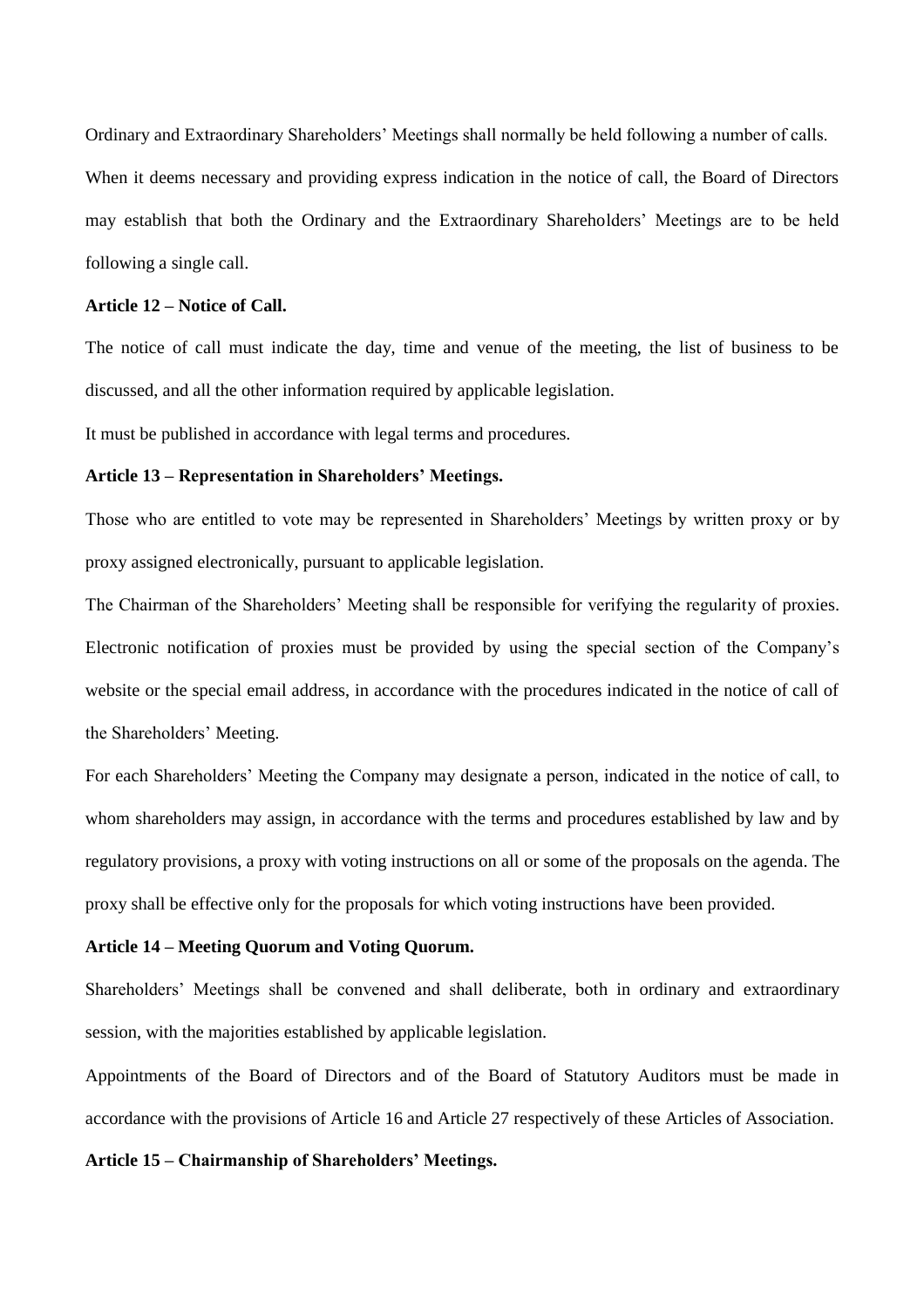Shareholders' Meetings shall be chaired by the Chairman of the Board of Directors or, in the event of his absence or incapacity, by a Deputy Chairman, or in the absence of both, by another person designated by the Shareholders' Meeting.

With the approval of the Shareholders' Meeting, the Chairman shall designate the Secretary and, if he/she deems necessary, two scrutineers, choosing from among the participants with voting rights or their proxies.

The Chairman shall be responsible for governing the course of the discussion and establishing the voting method.

In the cases prescribed by law, or when the Chairman of the Shareholders' Meeting deems appropriate, the minutes shall be drawn up by a Notary Public designated by the Chairman, in which case appointment of a Secretary shall not be required.

Resolutions must be recorded in minutes signed by the Chairman and by Notary Public or by the Secretary.

## **Title IV**

#### **ADMINISTRATION AND REPRESENTATION**

#### **Article 16 – Board of Directors.**

The Company shall be administered by a Board made up of a number of members ranging from seven to fifteen, as decided by the Shareholders' Meeting, and ensuring the presence of a number of independent directors and gender equality as provided by law and these articles of association.

The entire Board of Directors shall be appointed on the basis of lists submitted by Shareholders in which the candidates, listed by consecutive number, must meet the requirements of integrity established by applicable legislation.

The lists submitted by shareholders must be filed at the corporate office within the terms and according to the procedures established by applicable legislation.

Each shareholder may submit or contribute to the submission of one list only.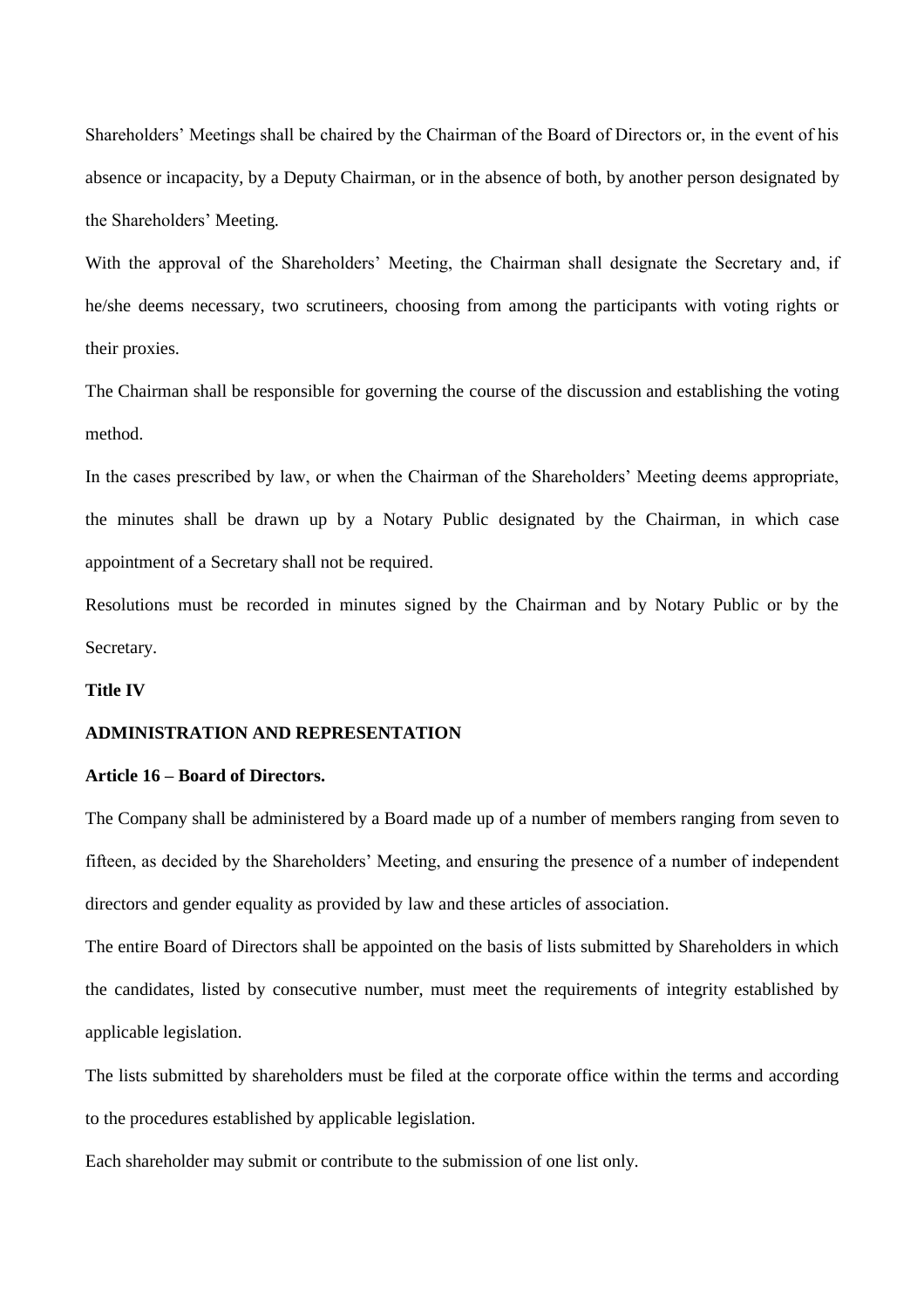Each list must contain a number of candidates no higher than the maximum number of Directors stated in the first paragraph of this article and, when filed at the corporate office, must be accompanied by i) an information note concerning the candidates' personal and professional characteristics; ii) written acceptance of the nomination and declaration that they do not appear on other lists and iii) the further documentation prescribed by applicable legislation. Each list must include at least two candidates who meet the independence requirements provided by applicable legislation, indicating them separately and placing one of them at the top of the list. Lists containing a number of candidates equal to or higher than three must also include, as indicated in the notice of call, candidates of different gender, so as to ensure that at least one third of the members of the Board belongs to the less represented gender (or any higher quota established by legislation, where applicable, on gender equality) with rounding up, in case of a fractional number, to the next full unit.

Lists may only be submitted by shareholders who alone or together with other shareholders hold shares representing the shareholding established by applicable legislation. Ownership of the aforesaid shareholding must be proven according to the terms and procedures established by applicable legislation. Lists that do not comply with the aforesaid provisions shall be considered as not submitted. Each shareholder entitled to vote may vote for one list only.

Considering that lists do not obtain a percentage of votes equal, at least, to half of the percentage required under the articles of association or the law, in force from time to time, for the submission of the lists will not be considered for the purpose of appointment of new directors, the members of the Board of Directors shall be elected as follows:

a) four fifths of the Directors to be elected, with round-down if the number is a fraction of a single unit, shall be taken, in the progressive order in which they are listed, from the list obtaining the highest number of votes cast by those entitled to vote;

b) the remaining Directors shall be taken from the other lists. For this purpose, the votes obtained by said lists shall be subsequently divided by one, two, three, according to the number of Directors to be elected.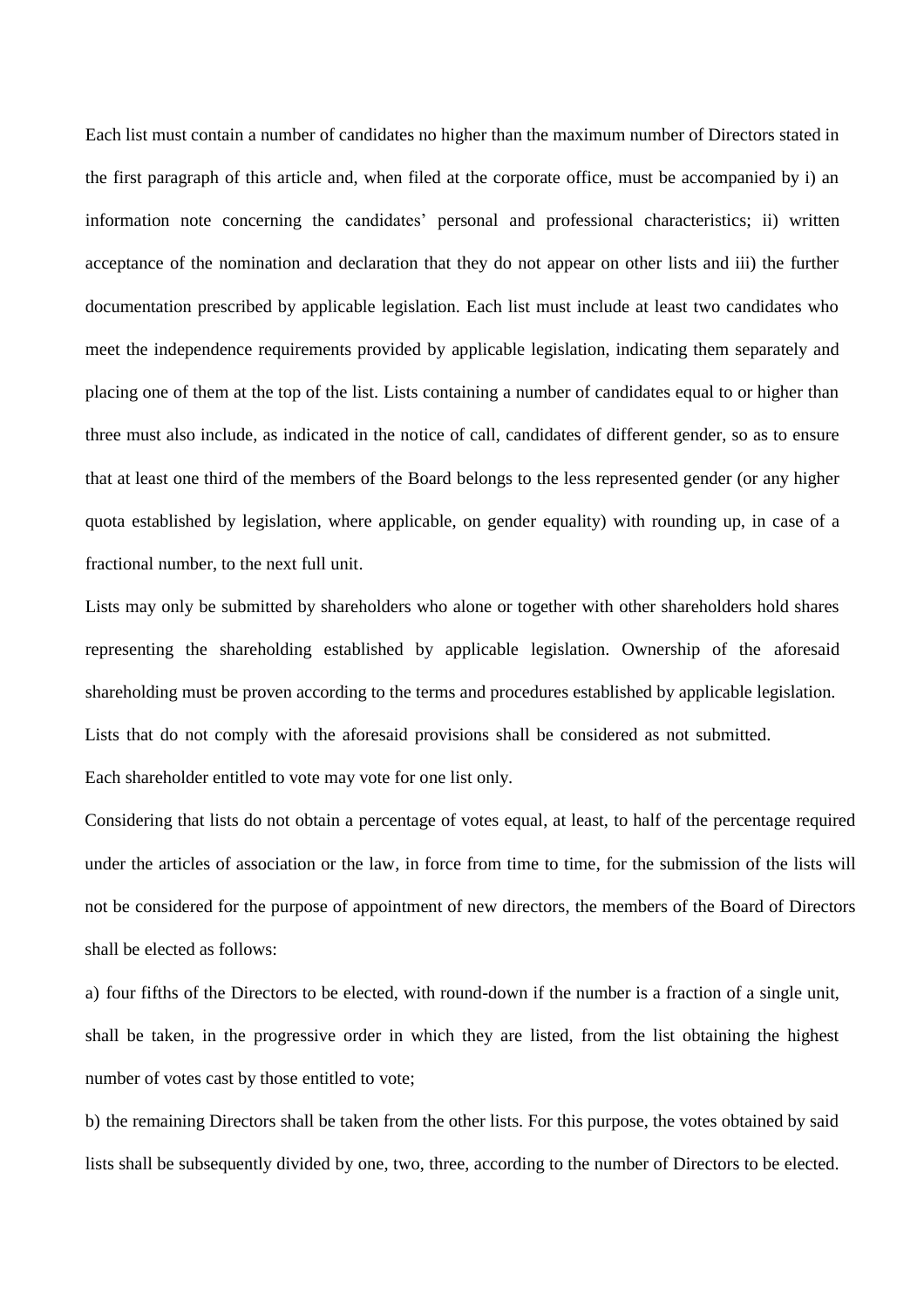The quotients obtained in this way shall be progressively assigned to the candidates of each of said lists, in the order in which they appear on the lists. The quotients assigned in this way to the candidates of the various lists shall be placed in a single decreasing ranking and those obtaining the highest quotients shall be elected.

If several candidates obtain the same quotient, the candidate from the list which has not yet elected any Directors or which has elected the lowest number of Directors shall be elected. In the event of list votes being equal, and therefore quotients being equal, the Shareholders' Meeting shall vote once again and the candidate obtaining the simple majority of votes shall be elected.

If at the end of the procedure referred to in the previous paragraphs the composition of the Board of Directors does not allow compliance with gender equality criteria, the candidates that should be elected in the various lists shall be placed in a single decreasing ranking, formed according to the quotient system indicated in letter b) above. The candidate of the more represented gender with the lowest quotient of the candidates taken from all the lists shall be replaced, without prejudice to observance of the minimum number of independent directors, by the first non-elected candidate belonging to the less represented gender indicated in the same list as the replaced candidate.

If candidates from different lists have obtained the same quotient, the candidate of the list from which the highest number of directors has been taken shall be replaced.

If replacement of the candidate of the more represented gender with the lowest quotient in the ranking does not however allow to have one third of the members of the Board belonging to the less represented gender (or any higher quota established by legislation, where applicable, on gender equality), the above replacement operation shall also be carried out with regard to the candidate of the more represented gender with the penultimate quotient and so on, rising from the bottom of the ranking. In all cases in which the aforesaid procedure is not applicable, replacement shall be made by the Shareholders' Meeting with the legal majorities, in compliance with the principle of proportional representation of minorities within the Board of Directors.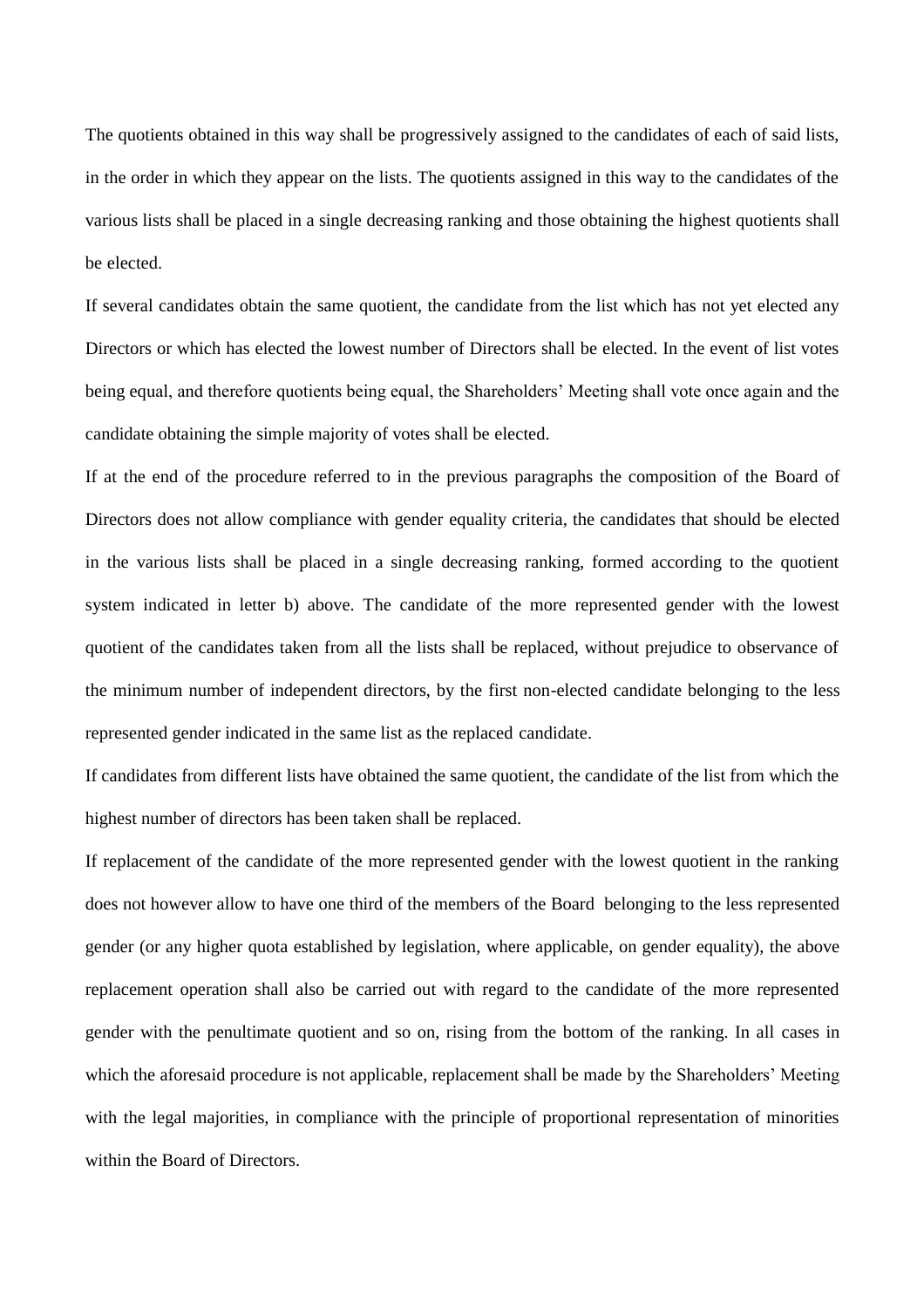If no lists are submitted or admitted or if, for any reason, the appointment of one or more Directors cannot occur according to the provisions of this article, the Shareholders' Meeting shall deliberate with the legal majorities, so as to ensure, pursuant to applicable regulations, the presence of the number of Directors meeting the independence requirements and compliance with the articles of association and/or rules in force from time to time on gender equality.

If during the year one or more Directors can no longer fulfil office the company shall act according to applicable provisions of the law, appointing, in consecutive order, candidates taken from the list to which the Director to be replaced belonged who are still eligible and willing to accept the office and in any case ensuring, pursuant to applicable regulations, the presence of the necessary number of independent directors and gender equality in accordance with the provisions of the articles of association and/or the rules in force from time to time.

When an independent director no longer meets the independence requirements, the independent director shall not cease from his/her office if a number of members who meet the independence requirement pursuant to current legislation remain in office on the Board of Directors.

If, owing to resignations or other causes, the majority of Directors appointed by the Shareholders' Meeting should be unable to fulfil office, the entire Board shall be considered to resign and its termination shall be effective from the time the Board of Directors is re-established following appointment by the Shareholders' Meeting, which must be called as soon as possible.

Directors shall remain in office for the time established by the Shareholders' Meeting and for no longer than three financial years and may be re-elected. Those appointed during this period shall expire along with those already in office at the time of their appointment.

The Shareholders' Meeting shall decide the annual fee due to the members of the Board of Directors. Said fee shall also be valid for the years following the one for which it was decided, until the Shareholders' Meeting decides otherwise.

Remuneration of directors entrusted with specific offices shall be determined on a time by time basis by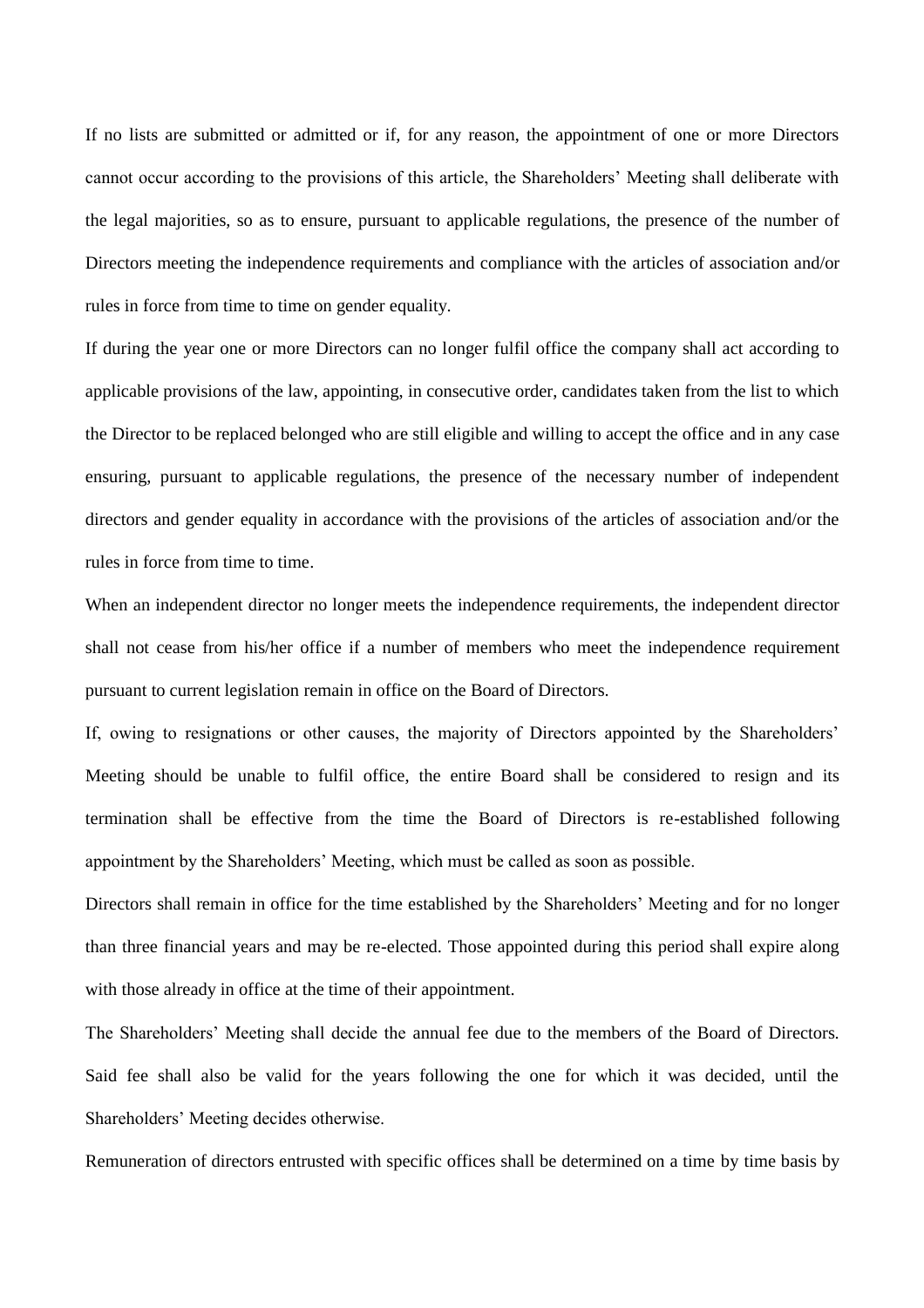the Board of Directors, after having consulted the Board of Statutory Auditors, pursuant to Article 2389 of the Italian Civil Code.

Members of the Board of Directors shall be entitled to refund of the expenses incurred in performance of their office.

### **Article 17 – Corporate Offices.**

If the Shareholders' Meeting has not already done so, the Board shall appoint a Chairman from among its members.

It may also appoint one or more Deputy Chairmen in addition to one or more Managing Directors assigning them the powers that it deems appropriate within the limits of the law.

## **Article 18 – Secretary of the Board.**

The Board shall appoint a Secretary who need not be one of its members.

In the event of absence or incapacity the Secretary's duties shall be assigned to another person appointed on a time by time basis by the Chairman of each meeting.

### **Article 19 – Board Meetings.**

The Board of Directors shall meet whenever the Chairman, or his deputy, deems necessary, or upon request from the majority of its members.

The meeting shall be called by invitation transmitted, by any means guaranteeing proof of receipt, to the domicile of each Director and Statutory Auditor at least three days prior to the date set for the meeting, excepting in urgent circumstances when one day's notice shall suffice.

Even in absence of formal call of meeting, the Board of Directors of the Company is deemed to be regularly constituted if all Directors in office and all Standing Auditors are present at the meeting. Nevertheless, in this case each Director may object to discussion of the items on the agenda about which he/she does not consider himself/herself sufficiently informed.

Board meetings may even be held outside the corporate office.

It is possible for those participating in the Board meeting to attend at a distance through the use of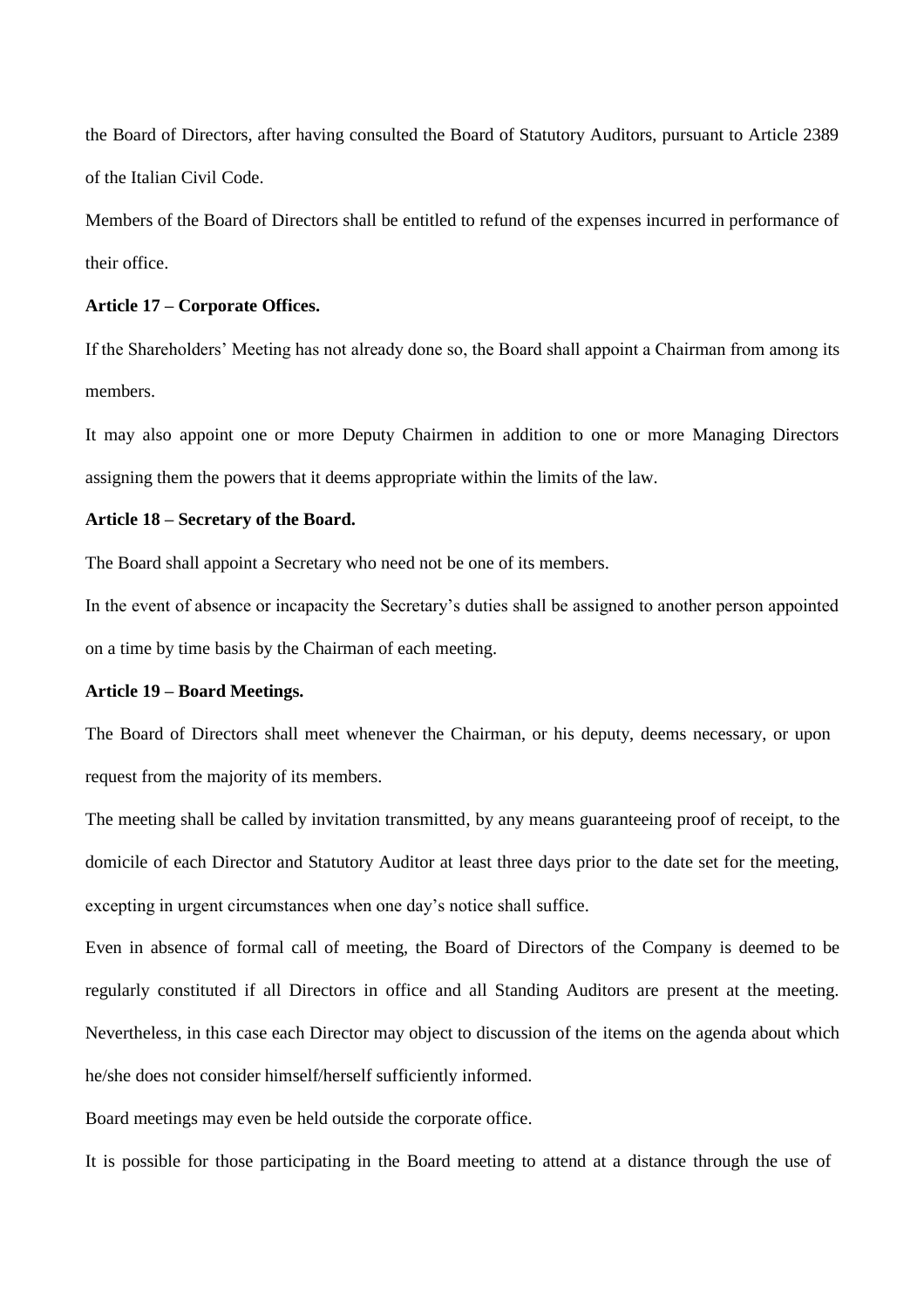teleconference or televideo conference systems.

In this case:

- the following must be ensured:

1. the identification of all the participants in each connection point;

2. the possibility for each participant to intervene, to express his opinion orally, to view, receive or transmit all the documentation, as well as the simultaneous nature of examination and decision;

- the meeting of the Board of Directors shall be considered to have taken place at the venue at which both the Chairman and Secretary must be present at the same time.

#### **Article 20 – Board Resolutions.**

In order for Board resolutions to be valid, the presence of the majority of incumbent Directors shall be required. Resolutions shall be adopted by absolute majority of those present and, in the event of votes being equal, the person chairing the meeting shall have the casting vote.

Resolutions shall be recorded by minutes signed by the Chairman of the meeting and by the Secretary of the meeting.

#### **Article 21 – Powers of the Board.**

The Board shall be vested with the widest powers for the ordinary and extraordinary administration of the company.

It therefore has the power to perform all the acts, including acts of disposition, that it deems appropriate for pursuit of the corporate purpose, excluding only those that the law expressly reserves to the Shareholders' Meeting.

Furthermore the Board of Directors:

pursuant to Articles 2505 and 2505-bis of the Italian Civil Code may also deliberate the merger by incorporation of one or more companies of which it holds at least ninety percent of the shares or units making up the share capital;

- pursuant to Article 2365(2) of the Italian Civil Code, may deliberate adjustments of the Articles of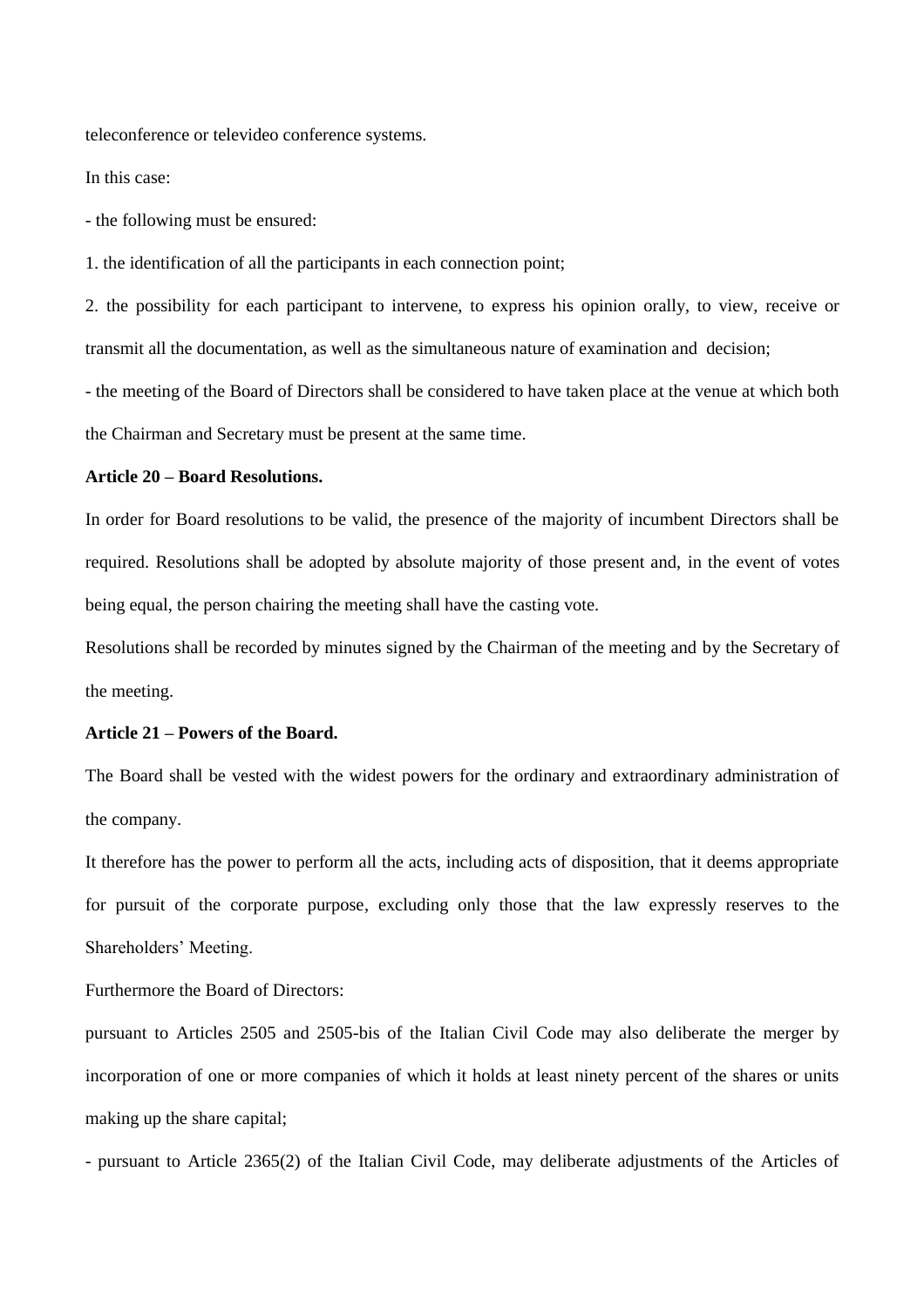Association to comply with legislative provisions;

- pursuant to the procedure for transactions with related parties adopted by the Company: (a) may deliberate the execution of transactions with related parties of greater significance despite the opposition or without taking account of the findings of the Audit and Risks Committee, provided that authorisation has been issued by the Ordinary Shareholders' Meeting pursuant to Article 2364(1)(5) of the Italian Civil Code and in compliance with the provisions of the aforesaid procedure; (b) may deliberate, availing of the exemptions provided by the procedure, the execution by the Company, directly or through its subsidiaries, of transactions with related parties of an urgent nature that do not fall within the authority of the Shareholders' Meeting or do not need to be authorised by it.

The delegated bodies shall report, during meetings of the Board or of the Executive Committee or even directly, in good time and at least once a quarter, to the Board of Directors and to the Board of Statutory Auditors on the general management performance and on its foreseeable outlook and on the transactions of greater importance in economic and financial terms performed by the Company or by its subsidiaries and they shall specifically report on transactions where there is a potential conflict of interests.

The Board of Directors, subject to the mandatory opinion of the Board of Statutory Auditors, shall appoint and revoke the manager in charge of drawing up the corporate accounting documents determining his term of office.

The manager in charge of drawing up the corporate accounting documents must have gained at least three years' professional experience in an administrative and/or financial position within the Company, or within comparable companies in terms of size or organizational structure and must also meet the requirements of integrity required for the office of director.

### **Article 22 – Executive Committee.**

The Board may appoint an Executive Committee, determining the number of members and delegating its own powers to it, excepting those that the law reserves to the Board itself. It may even entrust individual members with specific assignments and, as necessary, establish the amount of allowances to be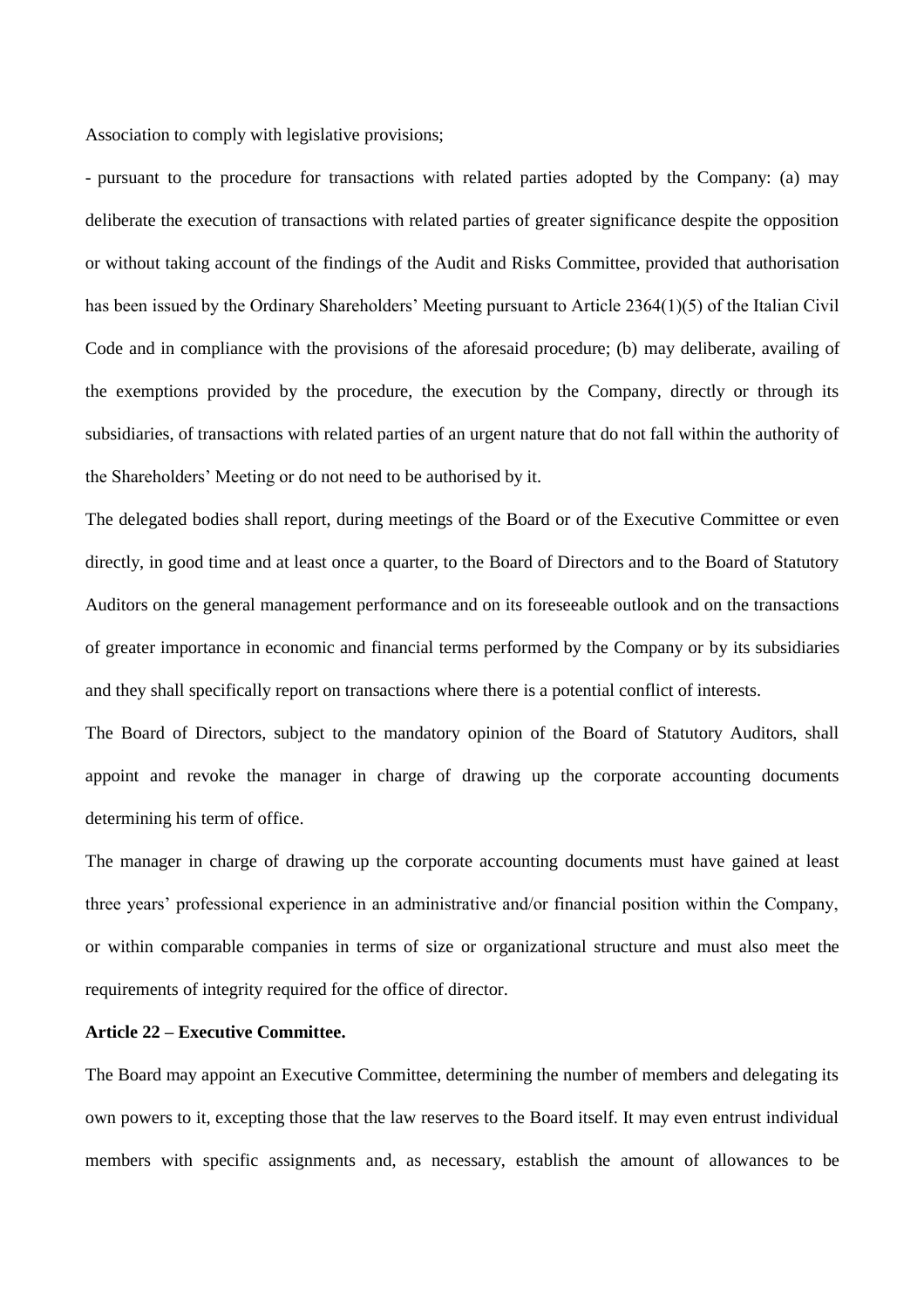calculated in the general expenses, after having consulted the Board of Statutory Auditors.

The Chairman of the Board of Directors and, if appointed, the Deputy Chairmen and the Managing Directors shall be ex officio members of the Executive Committee.

The provisions set forth in Article 20 concerning the validity of resolutions and the voting procedures shall also apply to the Executive Committee.

#### **Article 23 – General Directors.**

In compliance with legal procedures, the Board may appoint one or more General Directors, establishing their powers, authorities and possibly their fees.

### **Article 24 – Corporate Representation.**

Legal representation of the company before third parties and in court lies with the Chairman of the Board of Directors, and also, if appointed, with each of the Deputy Chairmen and the Managing Directors, within the scope of the powers entrusted to them by the Board of Directors.

#### **Article 25 – Special Authorizations.**

The statutory legal representatives may authorize the signing of documents with mechanical signature reproduction.

## **Title V**

#### **STATUTORY AUDITORS**

#### **Article 26 – Composition of the Board of Statutory Auditors.**

The Board of Statutory Auditors shall be made up of three Standing Auditors and three Substitute Auditors.

#### **Article 27 - Appointments.**

Statutory Auditors shall be appointed for three financial years and, at the time of their appointment, the Shareholders' Meeting shall determine their fees for said period.

In order to ensure that the minority elects one Standing Auditor and one Substitute Auditor, the Board of Statutory Auditors shall be appointed on the basis of lists submitted by shareholders, in which the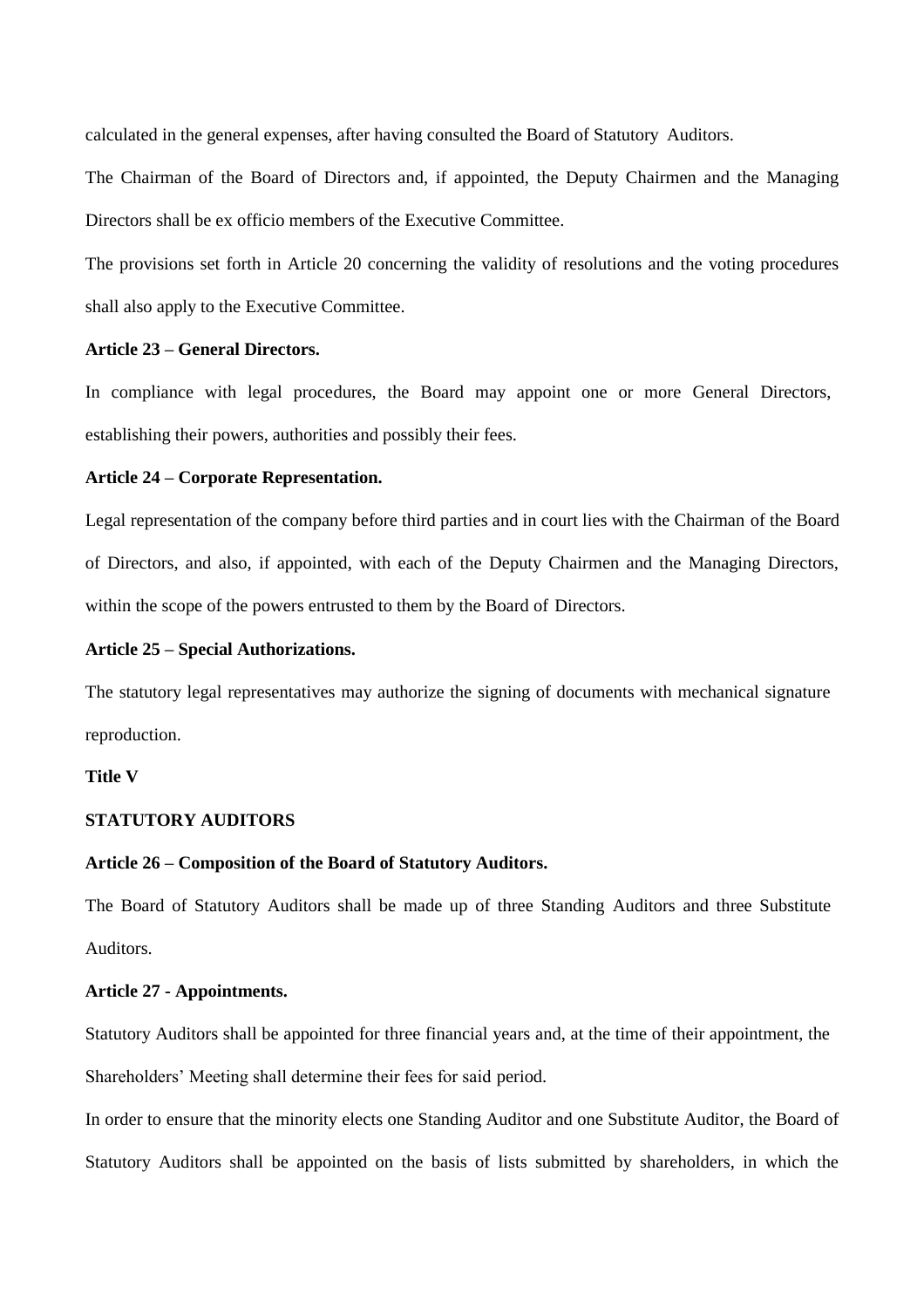candidates are listed and distinguished by a consecutive number.

Lists shall consist of two sections: one for candidates to the office of Standing Auditor, the other for candidates to the office of Substitute Auditor. The lists which, considering both sections, have a number of candidates equal to or higher than three must include candidates of different gender in the first two places both in the section relating to Standing Auditors and in the section relating to Substitute Auditors to ensure that at least one third of the members of the Board belong to the less represented gender (or any higher quota established by legislation, where applicable, on gender equality).

Lists may only be submitted by shareholders who alone or together with other shareholders hold shares representing the shareholding established by applicable legislation. Ownership of the aforesaid shareholding must be proven according to the terms and procedures established by applicable legislation. Each shareholder, and the shareholders belonging to the same group and those adhering to a shareholding agreement regarding Company shares, cannot submit or vote for more than one list, not even through a third party or trust company. Each candidate may only appear on one list, otherwise he/she shall be ineligible.

The lists cannot include candidates who do not meet the requirements of integrity and professionalism established by applicable legislation.

At least one of the Standing Auditors and at least one of the Substitute Auditors shall be chosen from among statutory auditors enrolled in the special register who have exercised legal auditing activity for no less than three years.

The Statutory Auditors who not do meet the aforesaid requirement shall be chosen from among those who have gained at least three years' experience in:

a) administration or control activities or management duties in joint-stock companies which have a share capital of no less than two million euro; or

b) professional activities or permanent university teaching posts in legal, economic, financial and technical-scientific subjects, in industrial, banking, transport services, logistics, technological and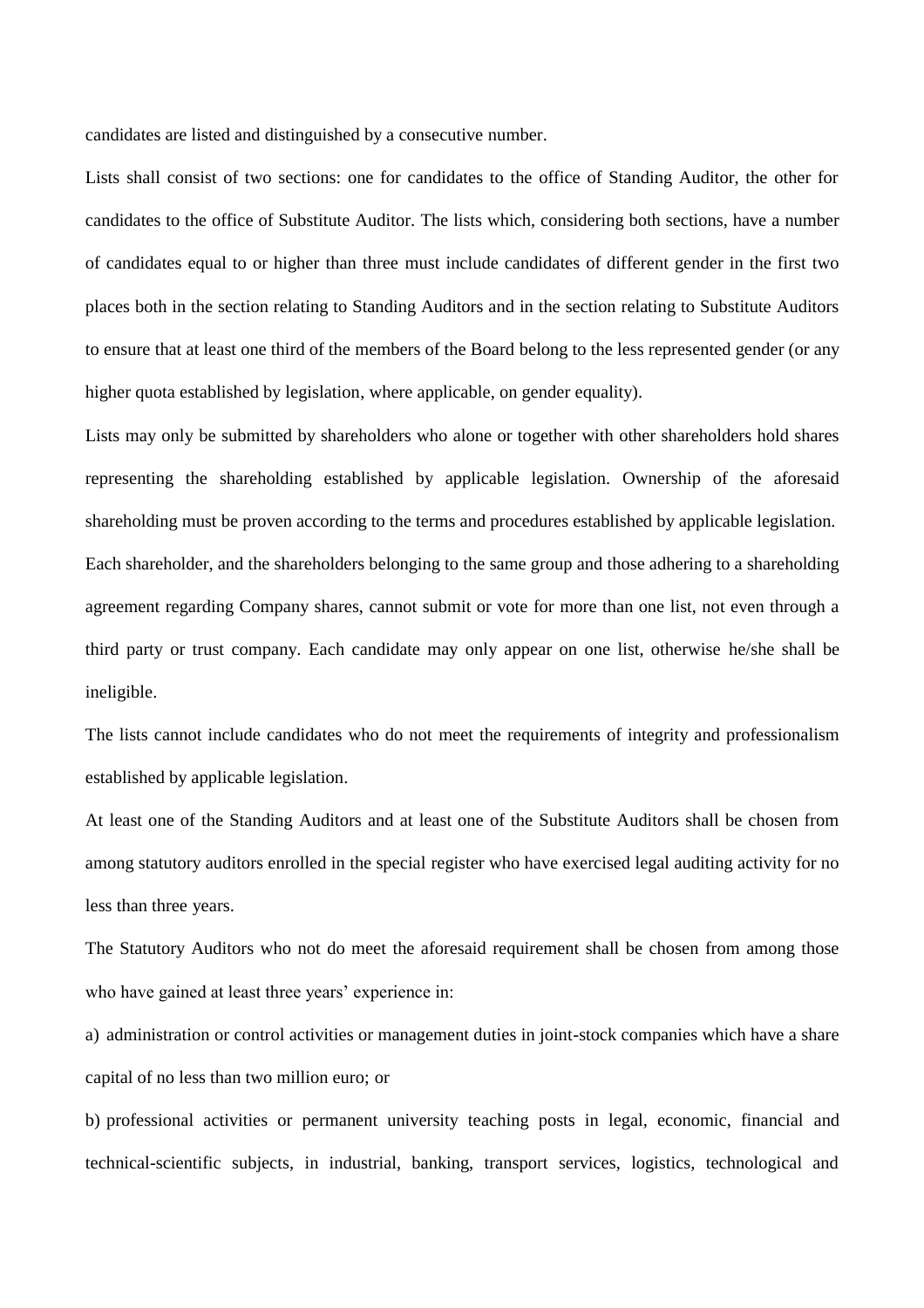computer sectors; or

c) senior management functions in public entities or public authorities operating in the credit, financial, insurance, industrial, transport services, logistics, technological and computer sectors.

Outgoing Statutory Auditors may be re-elected.

The lists submitted must be filed at the Company's head office within the terms and according to the procedures established by applicable legislation, mention of which shall be given in the notice of call.

Each list filed shall be accompanied by statements with which each candidate accepts his nomination and certifies, under his own responsibility, that there are no reasons for which he/she is ineligible or incompatible, that he/she meets the requisites prescribed by regulations and by the by-laws, and also by any further documentation required by applicable legislation.

Lists that do not comply with the aforesaid provisions shall be considered as not submitted. Statutory Auditors shall be elected as follows:

1. two standing members and two substitute members shall be taken from the list obtaining the highest number of votes in the Shareholders' Meeting, according to the progressive order in which they are listed;

2. the other standing member and the other substitute member shall be taken from the second list obtaining the highest number of votes in the Shareholders' Meeting, according to the progressive order in which they are listed.

If two or more lists obtain equal votes, the most senior candidates in age shall be elected Statutory Auditors until the posts to be assigned have been filled.

The candidate taken from the second list obtaining the highest number of votes in the Shareholders' Meeting shall be entitled to Chairmanship of the Board of Statutory Auditors. If two or more lists obtain equal votes, the provisions of the above paragraph shall apply.

If application of the above procedure does not allow, for the Standing Auditors, compliance with the provisions of the articles of association and/or current legislation on gender equality, the quotient of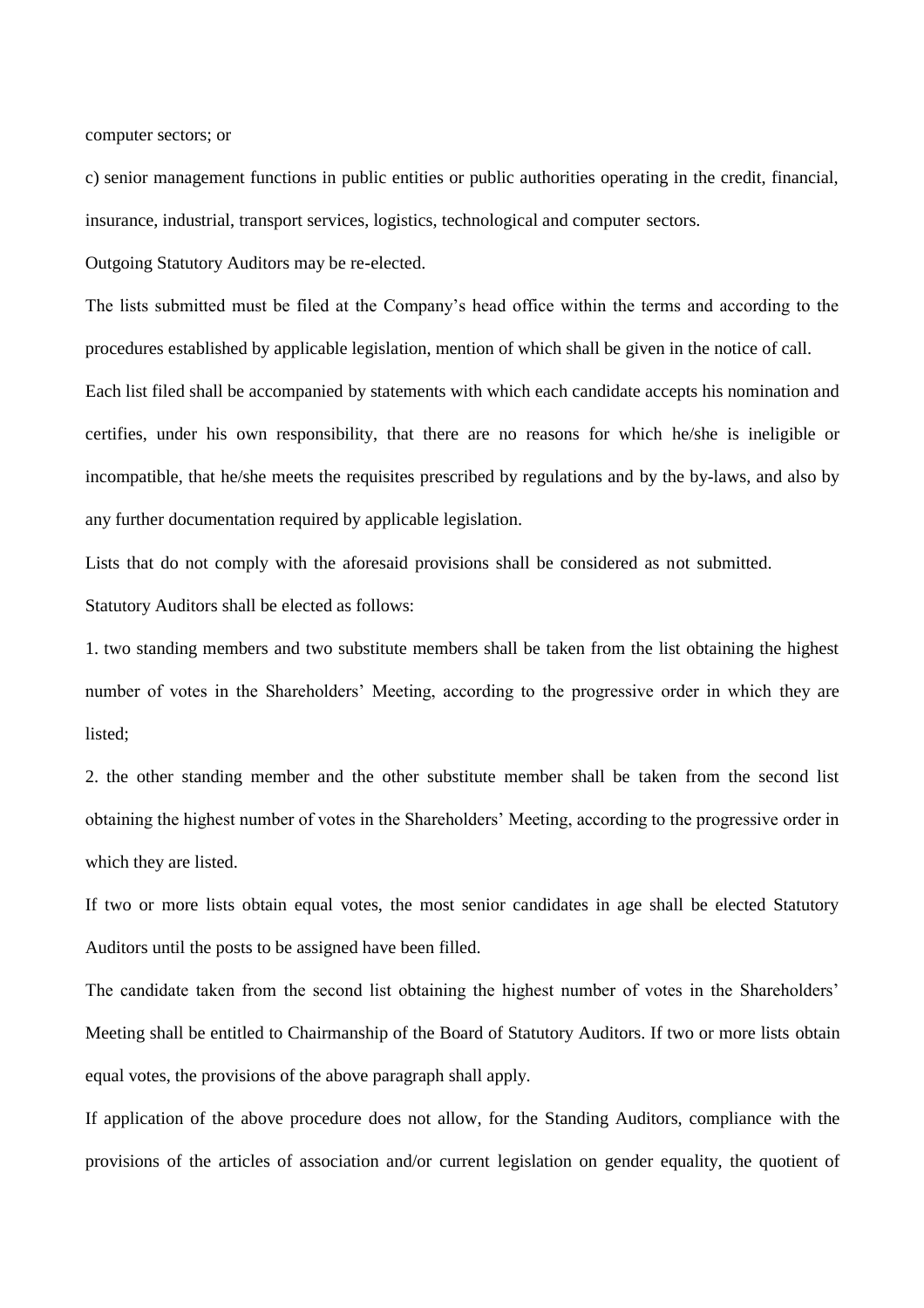votes to be assigned to each candidate taken from the Standing Auditors sections of the various lists shall be calculated, by dividing the number of votes obtained by each list by the progressive number of each of said candidates. The candidate of the more represented gender with the lowest quotient of the candidates taken from all the lists shall be replaced by the candidate belonging to the less represented gender that may be indicated, with the next highest progressive number, in the same Standing Auditors section of the list of the replaced candidate or, alternatively, in the Substitute Auditors section of the same list of the replaced candidate (who in this case shall succeed to the position of the replacing substitute auditor). If candidates of different lists have obtained the same quotient, the candidate of the list from which the highest number of statutory auditors have been taken shall be replaced, or alternatively, the candidate from the list that obtained less votes. For the appointment of auditors who, for whatsoever reason, are not appointed according the procedures established above, the Shareholders' Meeting shall deliberate with the legal majorities and in compliance with the provisions of the articles of association and/or current gender equality legislation.

If a Statutory Auditor should lose the requirements established by regulations and by the by-laws, he/she shall fall from office.

In the case of replacement of a Statutory Auditor, he/she shall be succeeded by the substitute auditor belonging to the same list as the terminated auditor, in such a way as to comply with the provisions of the articles of association and/or current gender equality legislation for the composition of the board. If the aforesaid replacement does not allow compliance with the preceding provisions on gender equality, the Shareholders' Meeting must be called as soon as possible to ensure compliance with the articles of association and/or current legislation.

To reintegrate the Board of Statutory Auditors, following termination of one of its members for any reason, the Shareholders' Meeting shall deliberate by relative majority, ensuring in any case that the minority is represented in the Board as provided by the second paragraph and compliance with the articles of association and/or current gender equality legislation.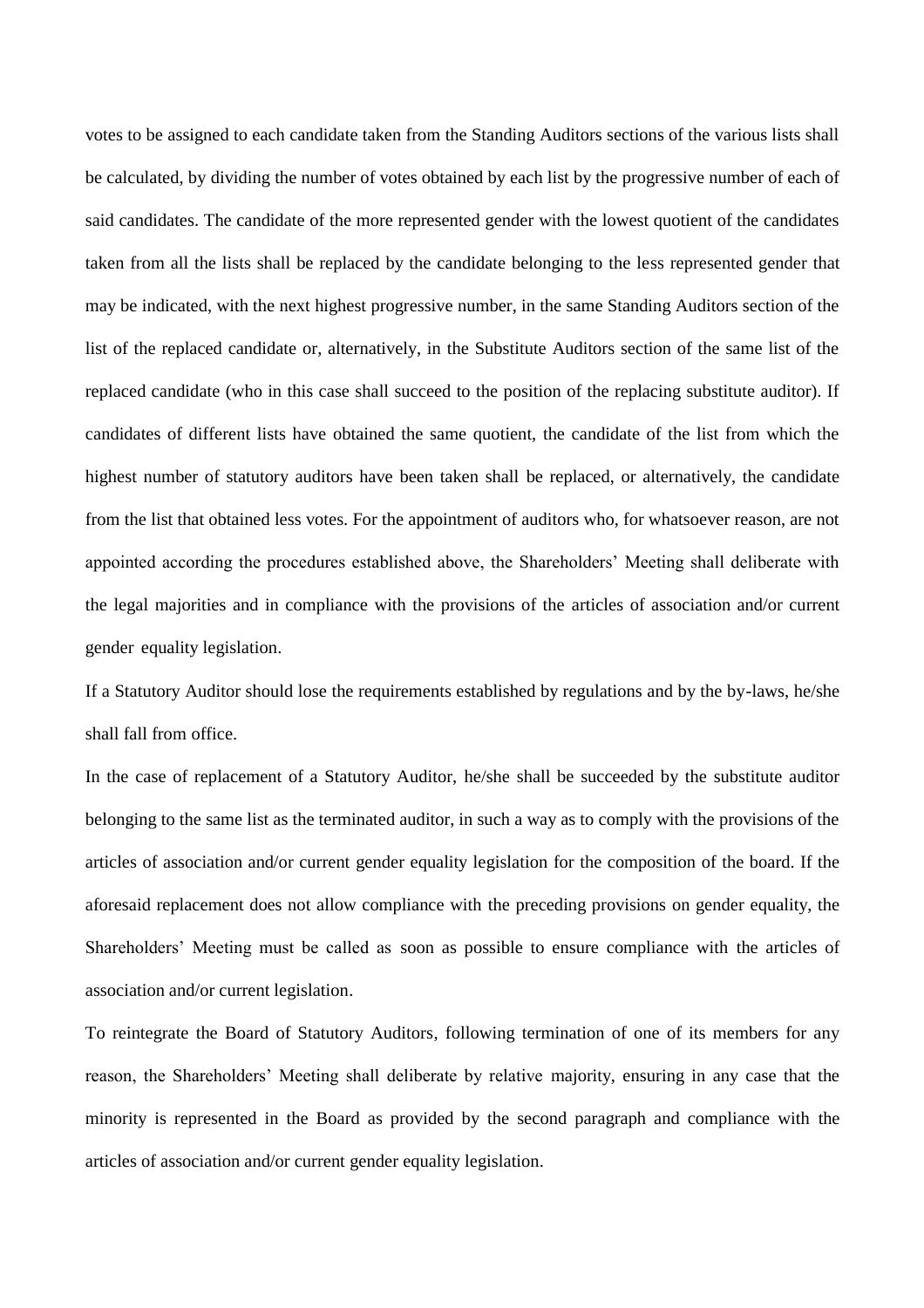The Board may meet via video or teleconference, on condition that all participants can be identified and they can follow and participate in real time in the discussion of the matters being addressed. The meeting shall be considered held at the place where the Chairman and secretary are present.

## **Title VI**

#### **FINANCIAL STATEMENTS AND PROFIT SHARING**

## **Article 28 – Financial Years.**

The financial year shall close on 31 December of each year.

The Board of Directors shall draw up the annual financial statements according to law.

## **Article 29 – Profit Sharing.**

From the profits arising from the financial statements approved by the Shareholders' Meeting, 5% shall be allocated to the legal reserve as provided by law.

The remaining sum shall be used for assignment of the dividend deliberated by the Shareholders' Meeting, and/or for other purposes that the Shareholders' Meeting shall deem appropriate.

## **Article 30 - Interim Dividend.**

The Board shall have the power to decide, during the year, to pay an interim dividend for that year. The balance shall be paid at the time established by the Shareholders' Meeting when approving the financial statements.

## **Article 31 – Payment of Dividends.**

Dividends shall be payable through the authorised intermediaries adhering to the central securities depositary system pursuant to applicable legislation.

Dividends that are not claimed within 5 years of the day they become collectible shall revert to the Company.

**Title VII**

#### **FINAL PROVISIONS**

## **Article 32 – Territorial Jurisdiction.**